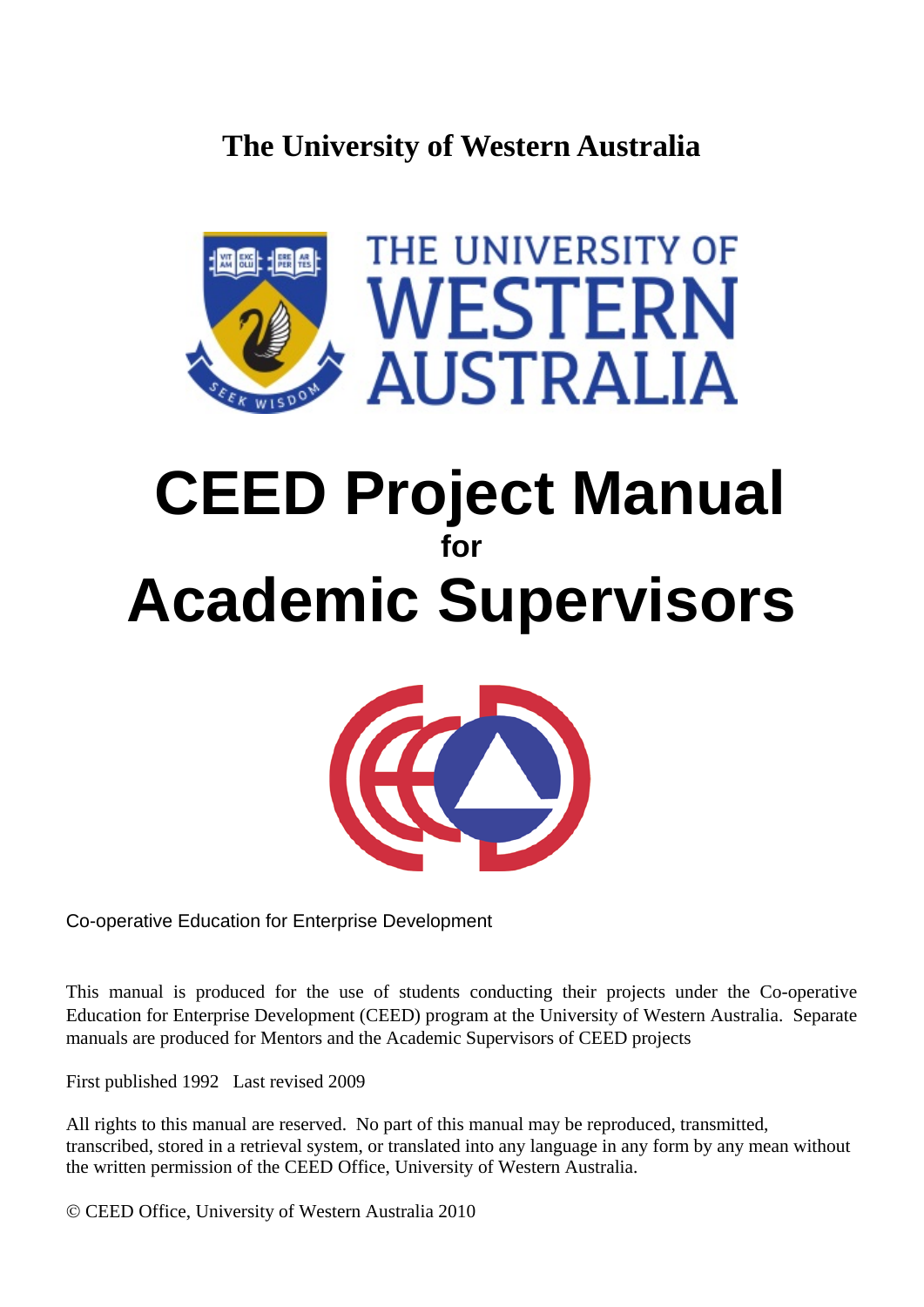# **Contacts for Supervisors**

### **Student**

Name:

Phone: Email:

### **Client Mentor**

Name: Phone:

### **Client Contact**

Name:

Phone:

### **Supervisor:**

Name: Phone: Email:

### **Co Supervisor:**

Name:

Phone: Email:

### **Office**

Director **Dr Jeremy Leggoe** Administrative Officer: Ms Amanda Bolt

Phone: 6488 3130 Fax: 6488 7235

Email: CEED@uwa.edu.au Website: www.ceed.uwa.edu.au



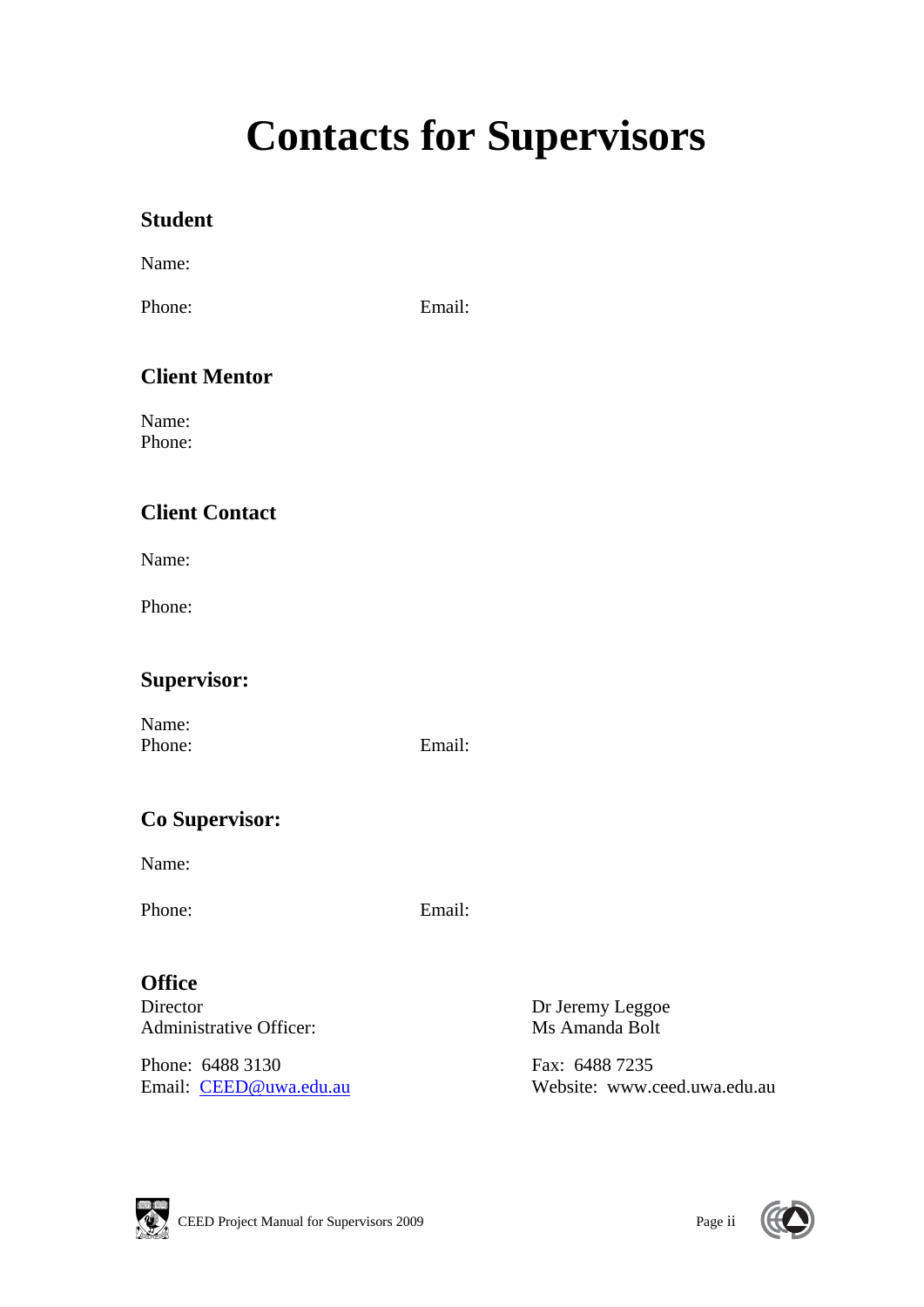# **Table of Contents**

| 1.              |                                           |  |
|-----------------|-------------------------------------------|--|
| 2.              |                                           |  |
|                 |                                           |  |
|                 |                                           |  |
|                 |                                           |  |
|                 |                                           |  |
|                 |                                           |  |
|                 |                                           |  |
|                 |                                           |  |
| 4.              | Responsibility of Academic Supervisor 4-1 |  |
| 5.              |                                           |  |
|                 |                                           |  |
|                 |                                           |  |
|                 |                                           |  |
|                 |                                           |  |
|                 |                                           |  |
| 6.              |                                           |  |
| 7.              |                                           |  |
|                 |                                           |  |
|                 |                                           |  |
| 8.              |                                           |  |
| 9.              |                                           |  |
| 10 <sub>1</sub> |                                           |  |
|                 |                                           |  |
|                 |                                           |  |
|                 |                                           |  |
|                 |                                           |  |
|                 |                                           |  |
|                 |                                           |  |
| 11.             |                                           |  |
|                 |                                           |  |
|                 |                                           |  |
|                 |                                           |  |
|                 |                                           |  |
| 12.             |                                           |  |



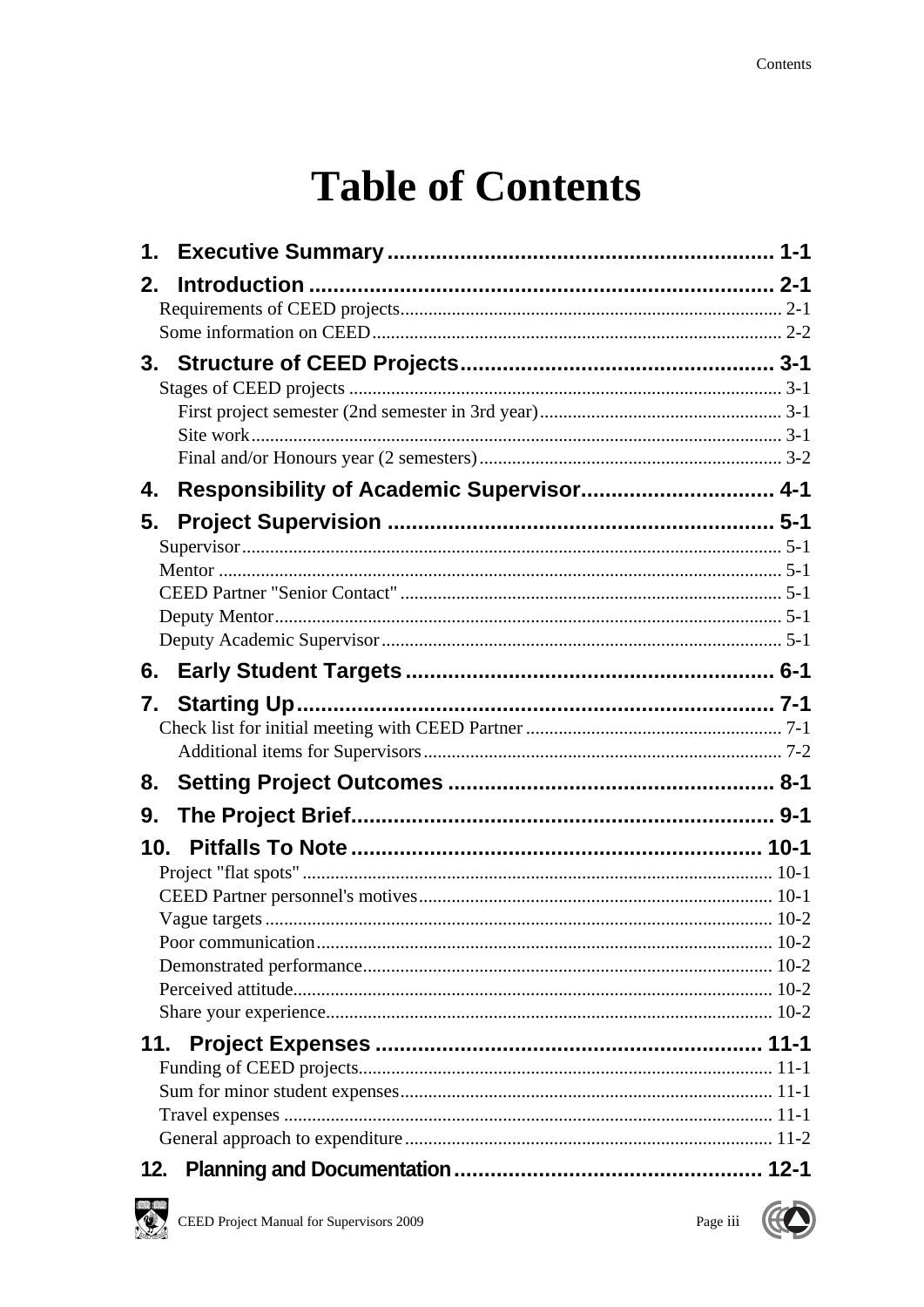| 18. |  |
|-----|--|
|     |  |
|     |  |
|     |  |
|     |  |
|     |  |
|     |  |



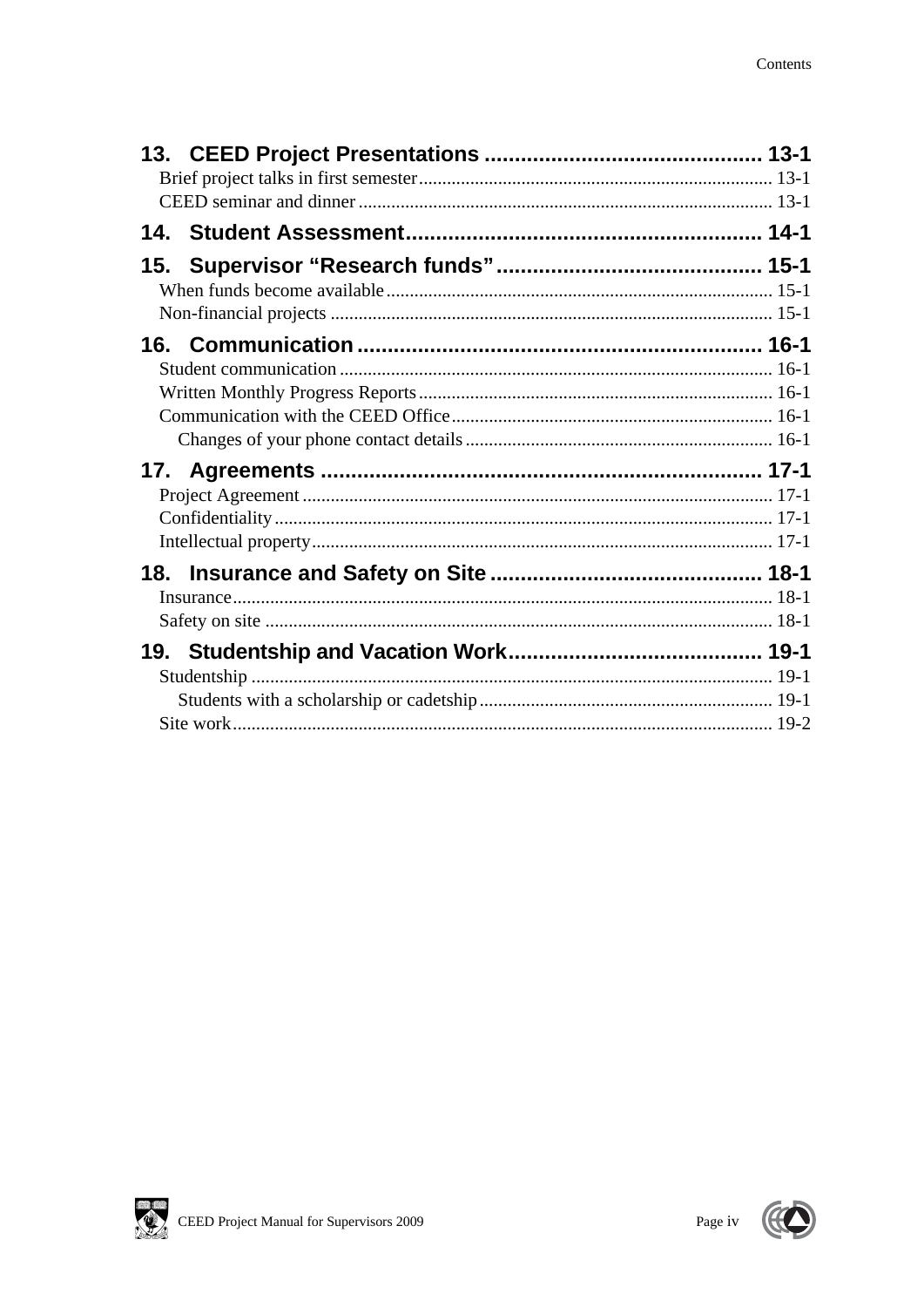# **1. Executive Summary**

 **This alerts you to the main issues you will need to deal with in supervising your CEED project** 

### **Introduction**

CEED projects carry out productive research for CEED Partners, and develop UWA's industry links. Effective communication is essential throughout the project. Your performance will affect others' opinion of your school and UWA. We must not just *be*  good, we must be *seen* to be good! Partners may have unrealistic expectations of what their project can achieve. You are in the best position to ensure realistic outcomes are set.

### **Structure of CEED projects**

CEED projects at Honours level cover three semesters (if students are appointed early enough, the first is mainly preparation and planning), include project work at the Partner's premises for 8 weeks (minimum) over the summer vacation, and become the students' Honours/Final year projects. CEED projects at postgraduate levels have normal duration, but include one or more periods working at the Partner's premises.

### **Project Supervision**

Academic Supervisors provide the main supervision, as always. The CEED Partner provides input, guidance, and on-site supervision via a "Mentor". You and the Mentor should appoint deputies to act in your absence. The CEED Partner's "senior contact" is not normally involved with day to day project activities.

### **Early Student Targets**

If students are appointed early enough, the first semester of project work is essentially planning, resulting in a "Project Brief" which outlines agreed project outcomes, activities, and logistical issues. Students can then begin useful work immediately upon starting on site during the summer vacation.

#### **Starting up**

The start-up period is critical. CEED's carefully formulated approach opens communication between students and the Mentor, and helps clarify project outcomes. Students must know what is expected of them, and be equipped to handle their projects well (The CEED Student Workshop, held shortly after student allocation, reinforces this).

### **Setting Project Outcomes**

You will need to understand the CEED Partner's *real desired outcomes*.

### **The Project Brief**

The Project Brief is a vital document clarifying many important issues surrounding the project. If at all possible, it should be finalised before students start on site. It is produced consultatively by the students under your guidance, and signed by you, the Mentor, the

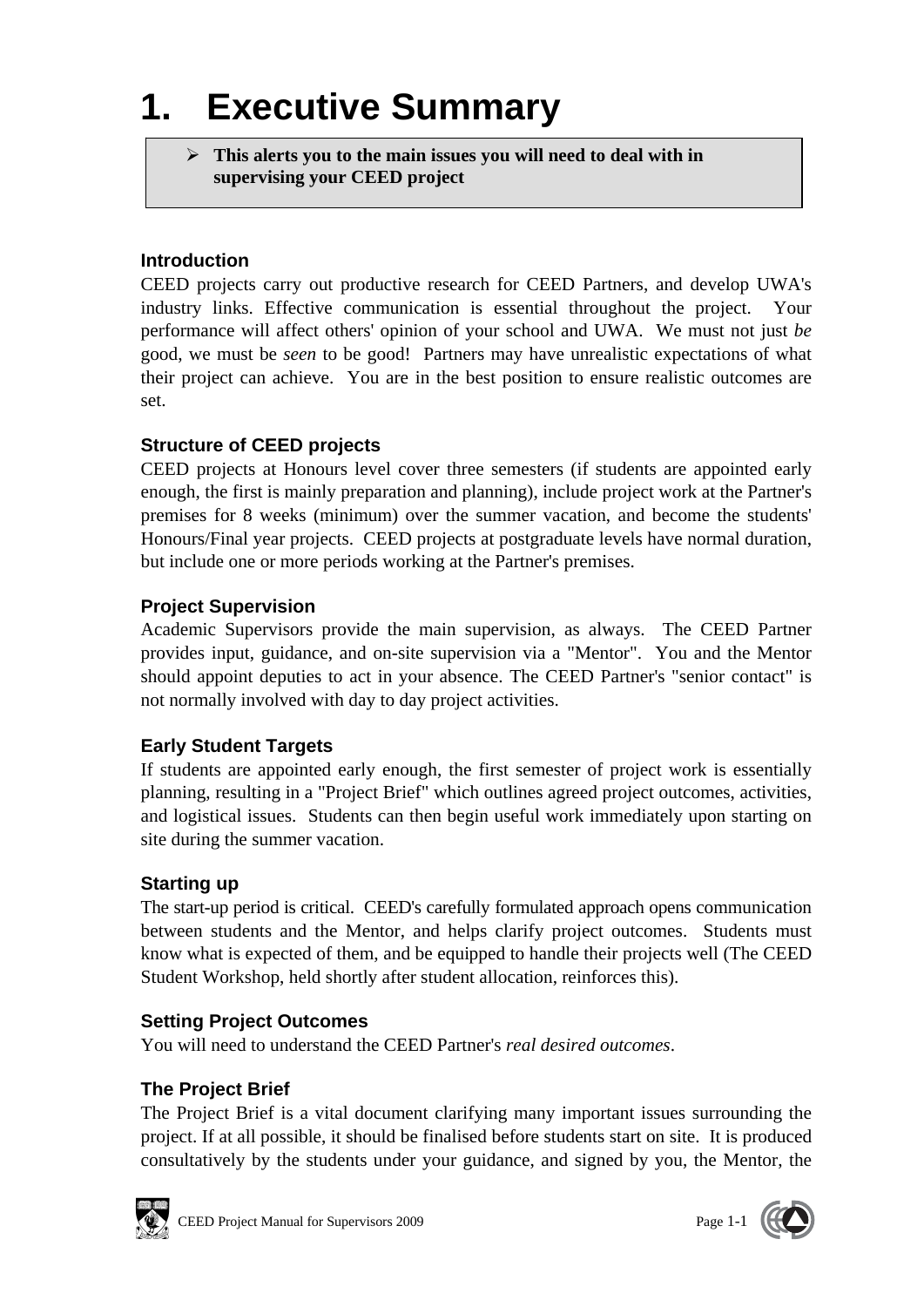CEED Office and the students.

#### **Pitfalls to Note**

Many pitfalls result in avoidable problems. They often come from inadequate planning or poor communication. Early attention to the Project Brief, and care with communication works wonders. Student motivational "troughs" at the start of final year, and your attitude towards the project are other potential problem sources.

### **Project Expenses**

CEED projects may have financial transactions because some costs are recoverable from the Partner. All expenditure must have the client's prior written approval.

#### **Planning and Documentation**

The Student Manual outlines techniques for planning and collating information. Your encouragement will help students benefit from this.

#### **CEED Project Presentations**

During the mid-semester break at the end of students' final year, a CEED seminar and dinner is held. This is the major CEED function each year, and personnel from participating and potential CEED Partners are invited.

#### **Student Assessment**

CEED does not interfere with academic assessment. The CEED Office asks Mentors for feed-back on student performance during the project. You and your school are free to incorporate or ignore such feed-back in your assessment.

#### **Supervisor "Research funds"**

As Supervisor, you receive some funds intended to contribute towards your academic research. You will be asked to nominate a UWA account into which the funds can be transferred. Funds are credited to you progressively, and are dependent on the CEED Partner paying its contributions.

#### **Communication**

Communication is pivotal for CEED projects. Help your students by setting high standards for communication. Students are required to present Monthly written reports to the Mentor, yourself, and the CEED Office. Students are strongly encouraged to keep all parties informed of progress at all times.

#### **Project Agreement**

Each CEED project has a formal Project Agreement between the UWA and the CEED Partner with the students signing an addendum (Student Undertaking) to acknowledge their responsibilities. The Project Agreement also contains provisions for handling issues of Intellectual Property (IP) and confidentiality.

#### **Intellectual Property**

While ownership of Intellectual Property produced by joint research (such as CEED projects) is generally shared between the university and client, CEED offers an option whereby Partners may pay a fee surcharge to obtain full ownership of IP produced



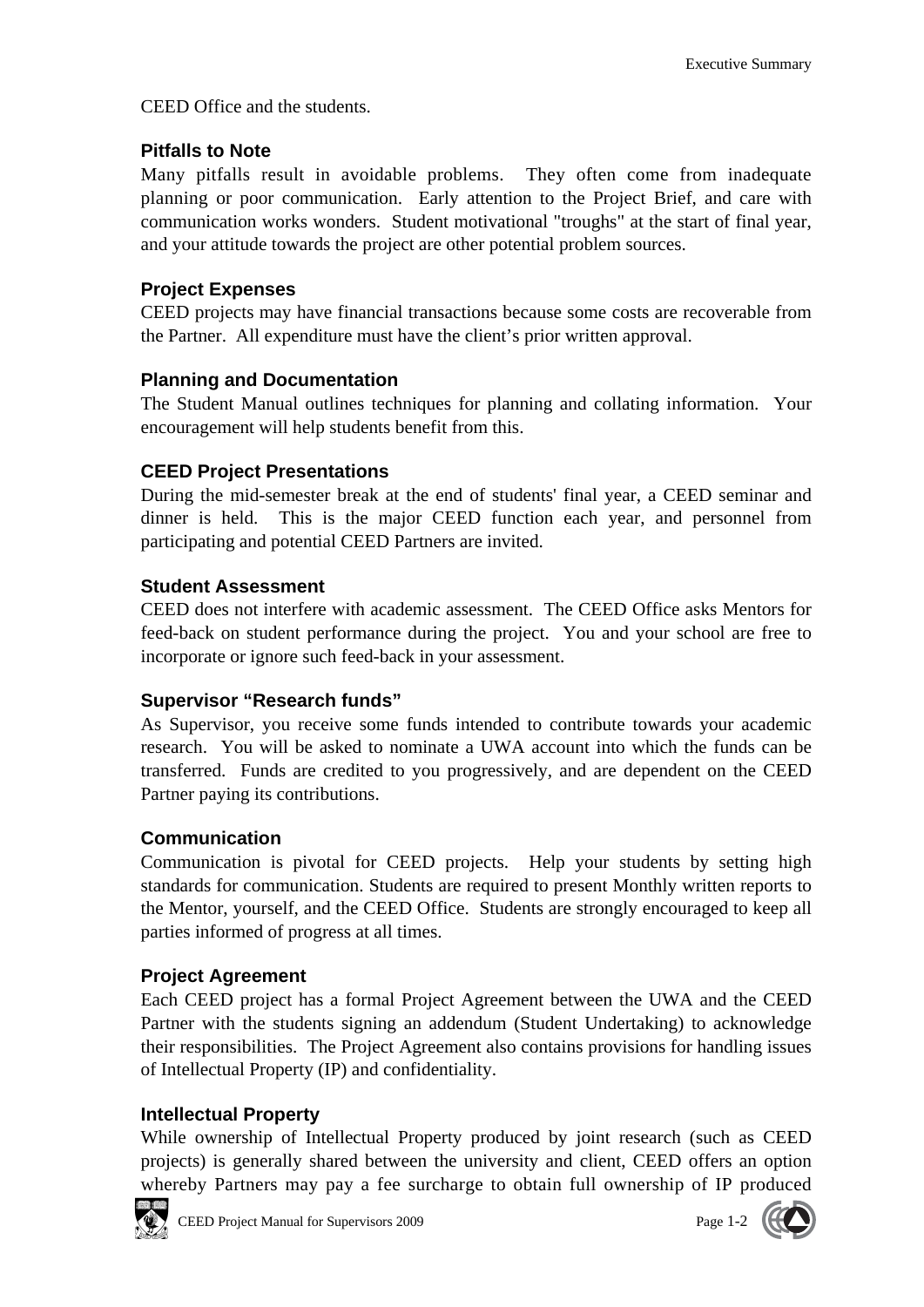during the project. In such cases, the normal CEED payments to students and academic supervisors are increased to compensate for the concession. Ownership of "Background IP" is unaffected by the surcharge, so you are not making any concessions in that area. If you have any concerns about IP, you should contact the CEED Office immediately.

#### **Insurance and Safety on Site**

CEED students are *not* employees of the CEED Partner, even during the periods working at the Partner's premises. UWA provides some indemnity for the CEED Partner while students are on site - provided they are not employed by the CEED Partner. Any periods of "employment" must be clearly identified in advance to avoid problems with insurance liability. Students must be alerted to the need for safety at all times. Please observe your duty of care to ensure students are informed of safety requirements.

#### **Studentship and Site Work**

Students doing CEED projects at Honours level receive their tax-free CEED Studentship in three instalments, paid at the start of their period on site, and at the beginning of each subsequent semester. Payments are conditional upon students being up-to-date with their reports. Students at Honours level work on their project at the Partner's premises for at least 8 weeks, generally during the summer vacation. Extended periods can be negotiated between students and CEED Partner, with or without pay. Any periods during which the students are employed by the CEED Partner (as opposed to working on their project under the normal CEED terms) must be clearly identified in advance.

The CEED Partner may request that the standard value of the CEED Studentship be increased. This must be arranged through the CEED Office. It may not be used to provide remuneration for periods of employment.



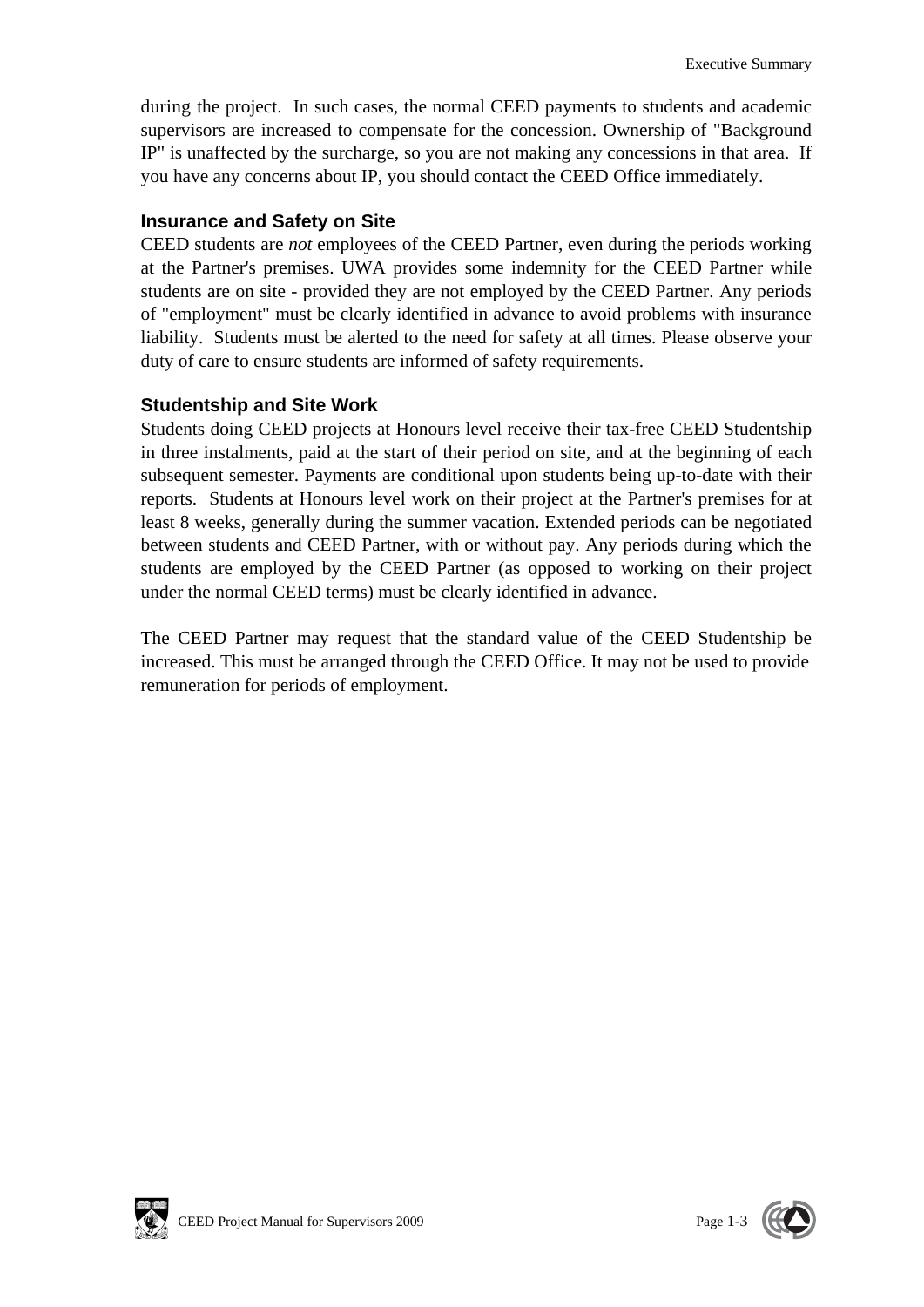# **2. Introduction**

- **CEED projects increase interaction with outside organisations.**
- **CEED Partners may have expectations which need to be tailored to realistic levels. You will need to detect and handle this.**
- **Effective communication is essential at all times on CEED projects.**
- **Your performance influences outsiders' view of your school and the university.**

Thank you for undertaking supervision of a CEED project. When handled well, it greatly benefits all parties, including yourself. The student gets broader experience than is normally possible; the CEED Partner makes progress on a research problem; you can broaden your research contacts and knowledge while dealing with a stimulating area of endeavour, and the project fee contributes towards your school's income and Research Quantum.

This manual is intended as a reference, so you can meet the needs (and expectations) of CEED Partners and students. Each section contains a brief summary of important considerations.

### *A quick overview of important items is given in the Executive Summary and the highlighted notes at the top of each section.*

CEED projects require more of students, but give broader experience as well as a studentship. With the extended period at Honours level, students can also expect to make greater progress on the problem tackled than is normal with regular projects. CEED also offers the possibility of multi-student projects and even multi-discipline projects.

## **Requirements of CEED projects**

CEED projects must satisfy the needs and expectations of several parties:

- Students need to be able to demonstrate their academic capabilities, and
- CEED Partners need to make progress on their research issues.

These separate requirements have to be combined. The "team" comprising yourself, the Mentor, and students, must define project objectives clearly, and preferably identify which parts satisfy each need.

Particular features which influence handling of CEED projects are:

**1. Supplementary supervision externally** 

You, as Academic Supervisor, remain ultimately responsible for supervising the project, but students are also accountable to their CEED Partner Mentors. If a conflict of interest arises, you will need to intervene to resolve it. The CEED Office can assist if necessary.



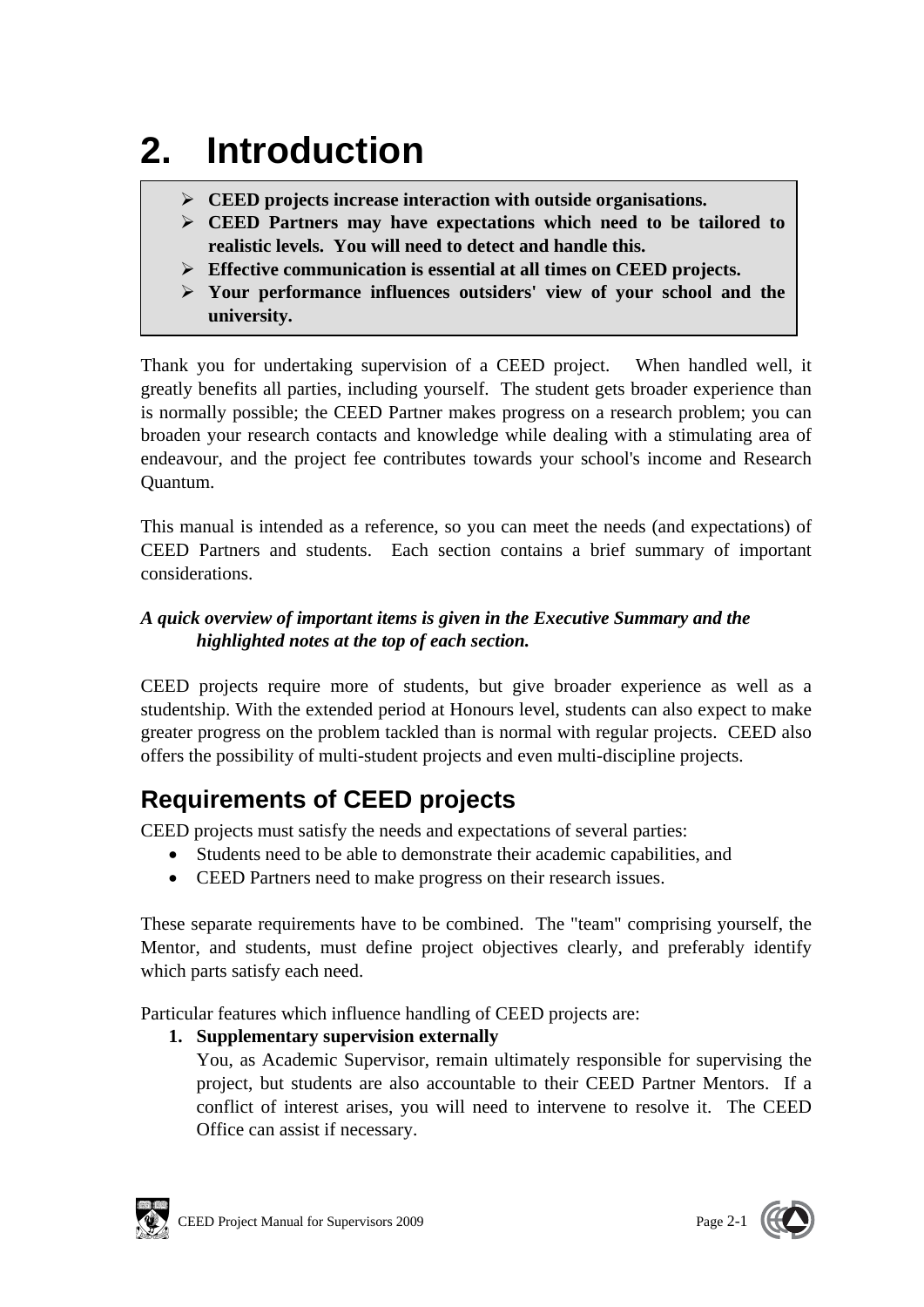### **2. Formal research situation**

CEED Partners pay fees as a contribution towards the cost of their CEED projects which are effectively co-operative research projects. We therefore need to accommodate CEED Partners' administrative needs, e.g. regular reporting. Results need also to be presented in a form suitable for their use.

### **3. Under external scrutiny**

Project performance is under close scrutiny of outsiders, including senior management at the CEED Partner. Their expectations, realistic or otherwise, will be used to judge the project. Their conclusions will reflect on the reputations of you, your school, and on the University as a whole, as well as the student. It is much easier to adjust a CEED Partner's expectations at the beginning of a project than at the end when you may be suspected of covering up for inadequacies.

## **Some information on CEED**

CEED at UWA started in 1989 for engineering, and is now structured to service all schools in the university. It is gradually expanding and developing, and now handles projects at undergraduate and postgraduate levels. CEED is self-funding, and aims to ensure that all who contribute are appropriately rewarded. In the case of Academic Supervisors, this takes the form of extra "personal research" funds. Academic staff who find new CEED projects through their contacts (whether they supervise them or not) also receive personal payment.

Another CEED program has been operating at Edith Cowan University, though its projects are shorter and structured differently (for historical reasons) and consequently cheaper. Curtin and Murdoch universities once had CEED programs managed by an independent firm (which also handled several universities in the eastern states), but they are no longer functioning.



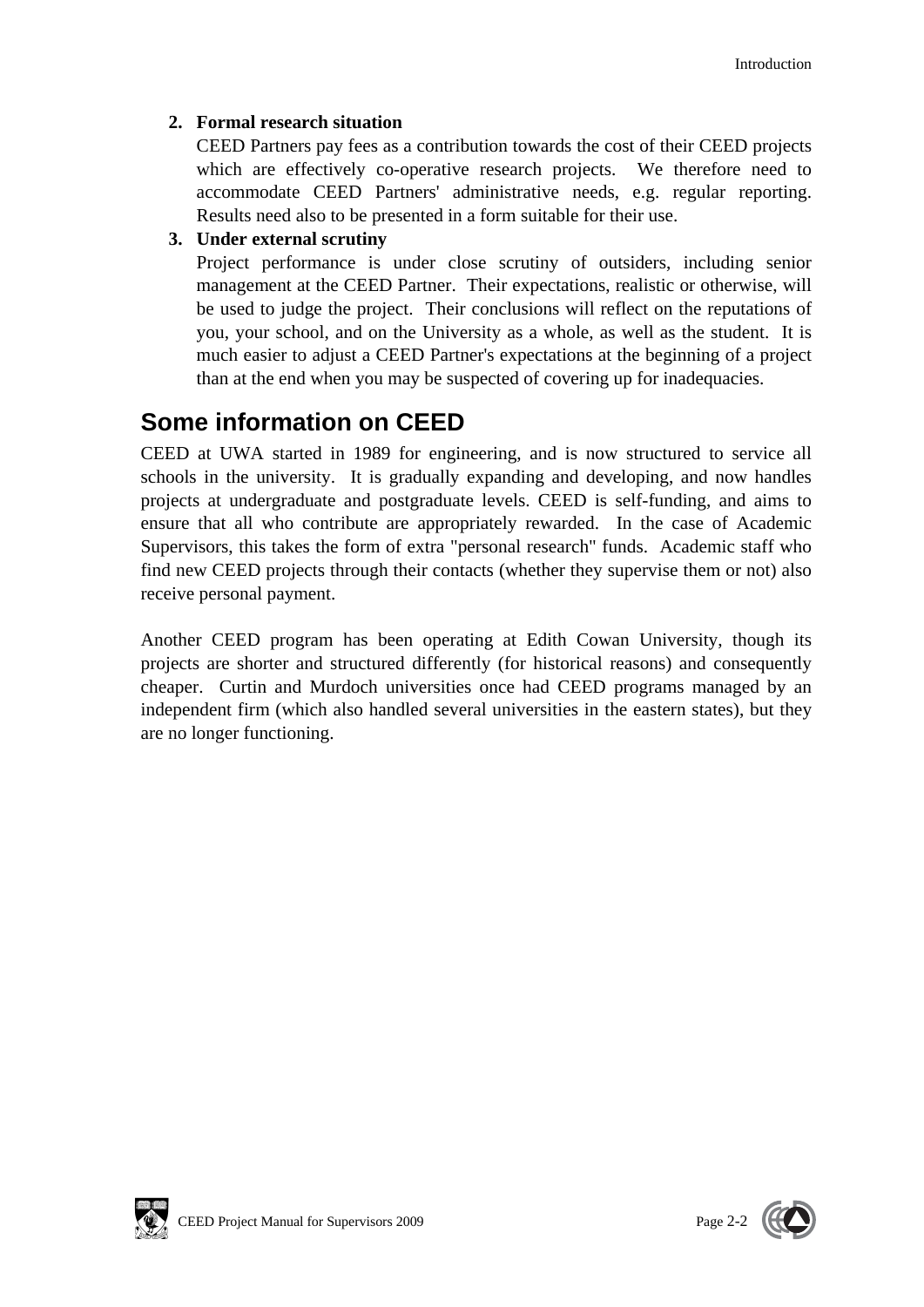# **3. Structure of CEED Projects**

- **CEED projects are structured to ensure the needs of all parties are met.**
- **All phases are important to the success of a CEED project.**

CEED projects at Honours level have several stages over a twelve month period. Students are generally allocated projects early in second semester, though this can vary. They start work soon after, and must attend an induction course presented by the CEED Office.

Commencement of some projects may be unavoidably delayed, in which case the timetable and goals (outlined in this manual) may need to be modified. Projects at postgraduate levels may commence at any time, depending upon departmental requirements.

| Project start year       |                           |              | Honours level project finish year |  |
|--------------------------|---------------------------|--------------|-----------------------------------|--|
|                          | <b>Sep-Nov</b><br>Dec-Feb |              | Mar-Oct                           |  |
| Project                  |                           |              |                                   |  |
| definition               | Project                   | <b>Site</b>  | Honours year / Final Year         |  |
| and proposal<br>start-up |                           | work         | (2 semesters)                     |  |
|                          |                           |              |                                   |  |
| and                      | First semester;           |              | Students working on               |  |
|                          | Goal definition,          | Full-time    | project along with                |  |
| Interviews for           | planning and              | project work | other Honours/final year          |  |
| student                  | agreement on              | with client  | students. Writing thesis          |  |
| selection                | Project Brief             |              | (and project reports).            |  |

## **Stages of CEED projects**

## **First project semester (2nd semester in 3rd year)**

Requirements for the first project semester at Honours level are outlined under "Targets for first semester". If they are selected early enough, students may generally expect to spend 2-4 hours a week on CEED during the latter part of this semester, developing their Project Brief and preparing for the site work period.

### **Site work**

Students work on their projects at the CEED Partner's site for a minimum of eight weeks during the course of the project. This period can be increased by mutual agreement. Students are *not* employees of the CEED Partner. The university provides some indemnity and personal accident insurance, but students are advised to consider arranging additional personal insurance.



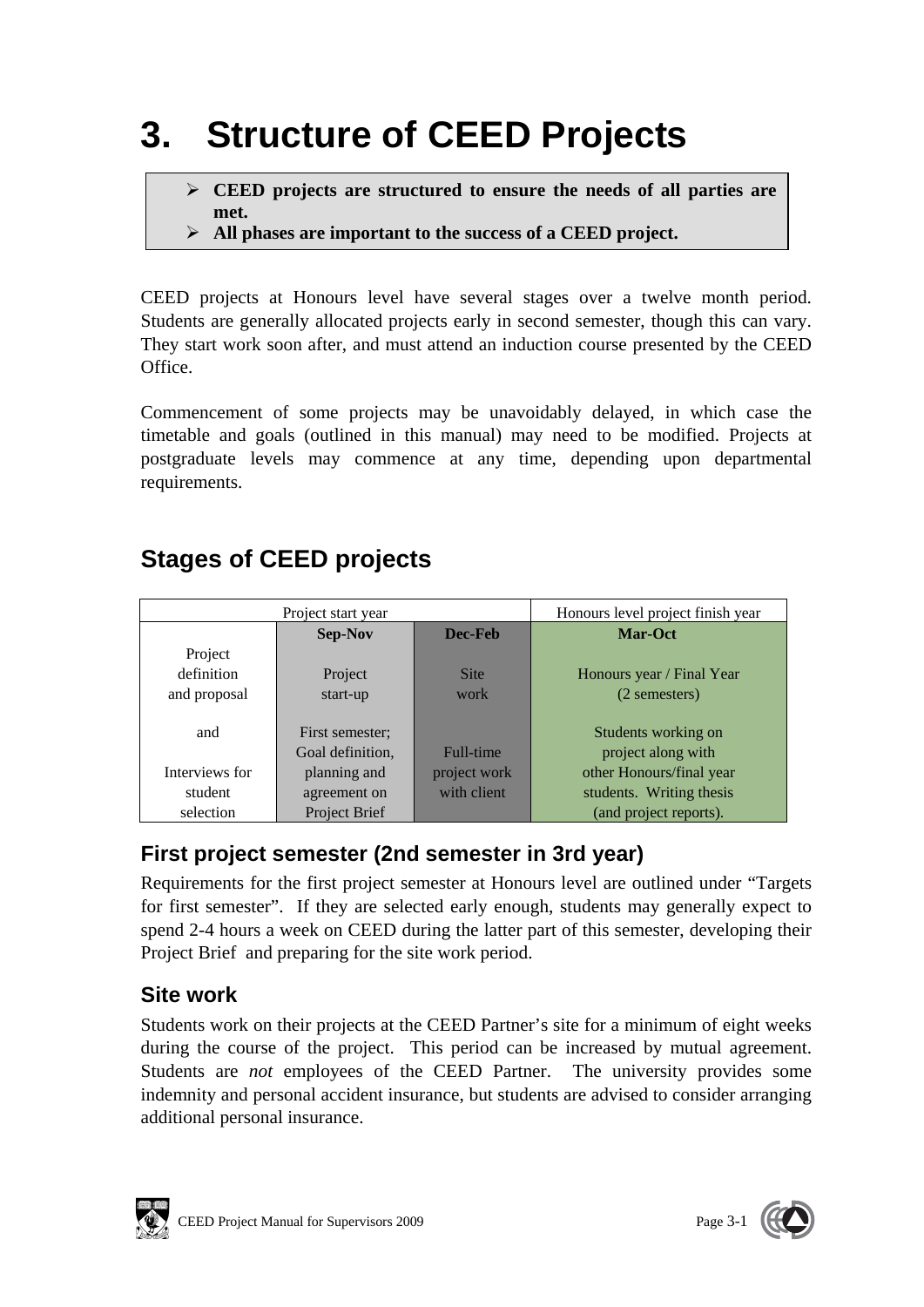## **Final or Honours year (2 semesters)**

Final year or Honours level students continue their CEED projects as their Final year or Honours project. Time allocated to their CEED project during this period should be similar to regular Honours projects for their course. CEED Partners may need to be reminded that the latter part of second semester is occupied with writing up project theses and reports. The CEED Partner should receive at least one copy of the final project report (possibly with extra material), though any additional copies should be agreed when finalising the Project

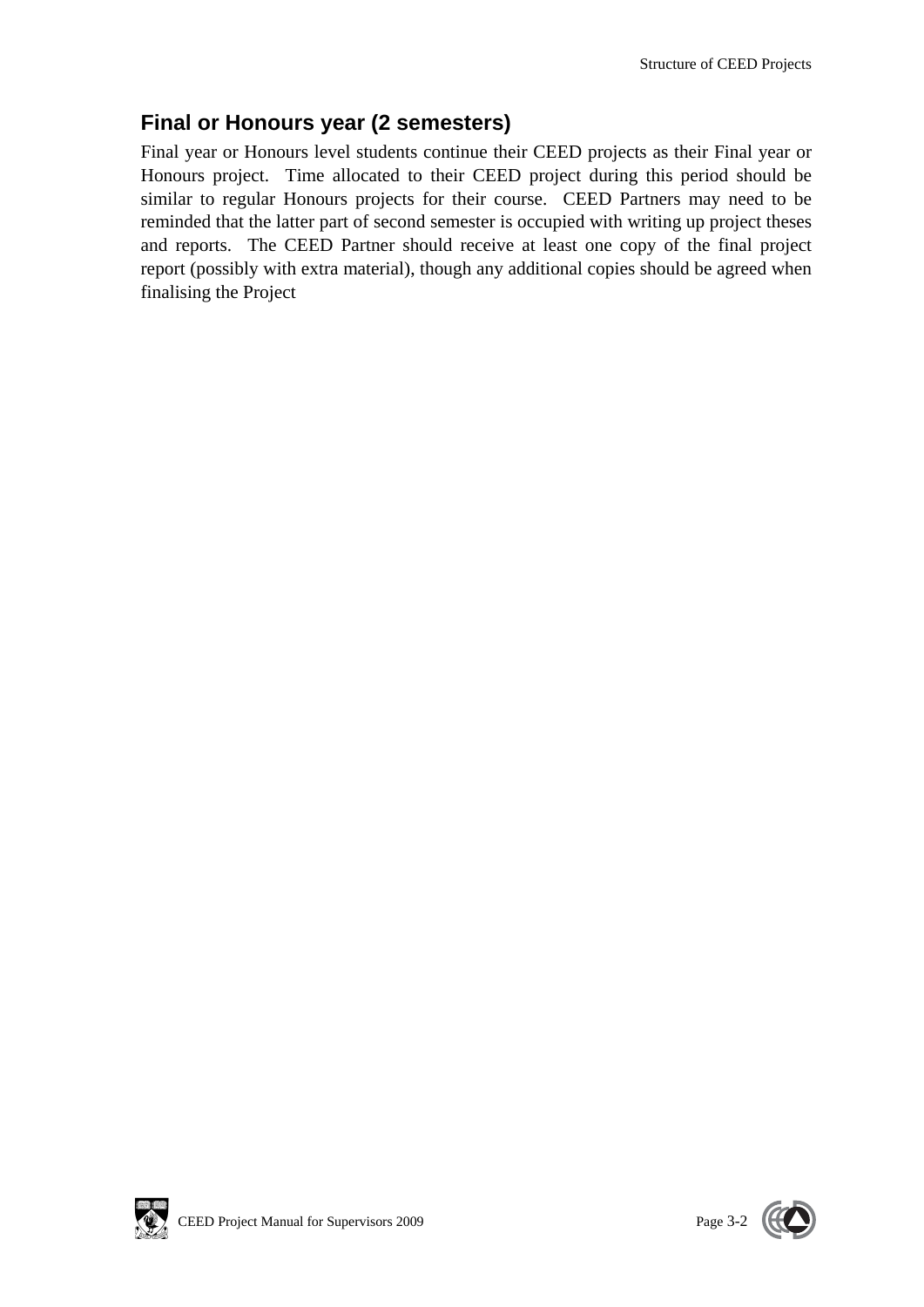# **4. Responsibility of Academic Supervisor**

- **Your performance during the project affects UWA's reputation.**
- **CEED projects need more of your time than equivalent regular projects.**
- **CEED systems minimise time demands for your CEED projects.**
- **Careful monitoring of your project and liaison with the CEED Partner will make good use of your time.**

To maintain the university's reputation for quality, we must all ensure CEED Partners are more than satisfied with the performance and outcomes of their projects. As academic supervisor, you are in the front line in achieving this. With the period of CEED projects extended at some academic levels (e.g. Honours), they inevitably require more of your time than equivalent regular projects. We know you have many demands on your time, so CEED systems aim to minimise the demands of your CEED project.

Your major CEED activities (apart from regular aspects of project supervision) are listed below. Familiarity with these will help you make more effective use of your supervision time.

### **Before project commencement**

- Clarifying project topic, helping provide a brief project description for advertising to prospective students, and encouraging students to apply;
- Short-listing and interviewing applicants for project (on campus with CEED Partner representatives) and selecting acceptable candidates in order of preference;

#### **After allocating students**

 Meeting with students and CEED Partner Mentor to define clearly all project outcomes, the approach to be taken, and ensuring appropriate academic content;

### **Throughout project**

- Ensuring students keep properly in touch with all parties;
- Liaising with the CEED Partner Mentor and CEED Office on project progress;
- Ensuring the topic has sufficient academic demands to allow students to obtain good Honours grades, negotiating adjustments if necessary;
- The table on the following page gives a summary of these together with other CEED activities which may be of relevance to you.
- None of these activities need be onerous. There are some deadlines, but these are generally for items requiring little of your time and should be



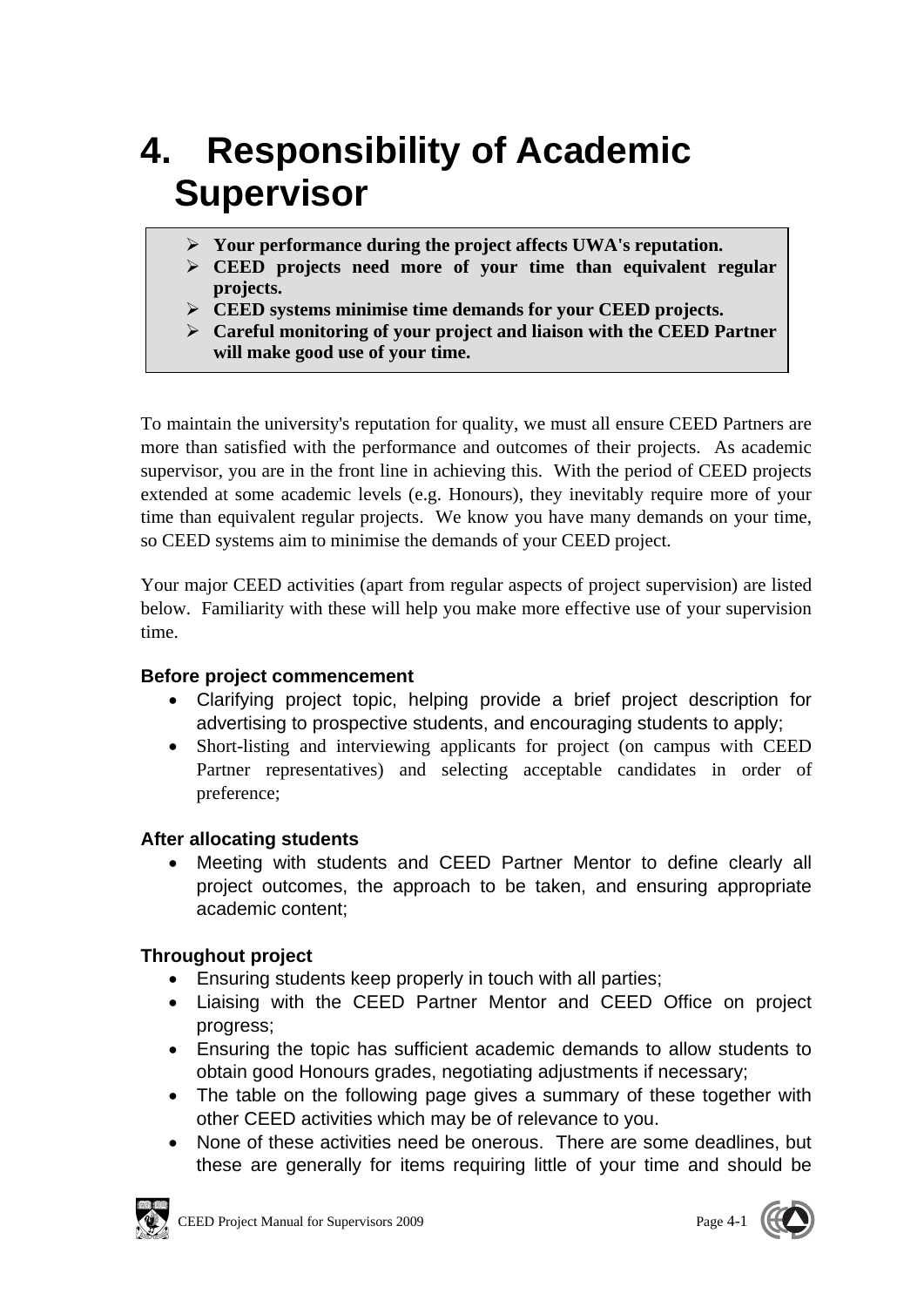easily fitted into your schedule. See the below table:

### **Time-scale of Supervisor's Activities**

The table below summarises the main activities of CEED project supervisors, and approximately when they occur.

|           | Supervisor<br>activities Start- | Supervisor<br>activities in | Student activities      | Student<br>activities in    |
|-----------|---------------------------------|-----------------------------|-------------------------|-----------------------------|
| Month     | up Year                         | <b>Final Year</b>           | in Start-up Year        | <b>Final Year</b>           |
|           |                                 |                             |                         | Available for               |
|           |                                 | Project                     |                         | <b>CEED Site</b>            |
| January   |                                 | supervision                 | Vacation                | Work                        |
|           |                                 |                             |                         | Available for               |
|           |                                 | Project                     |                         | <b>CEED Site</b>            |
| February  |                                 | supervision                 | Vacation                | Work                        |
|           |                                 |                             |                         | Continue                    |
|           |                                 | Project                     | <b>Studies</b>          | proj at UWA.<br>Studentship |
| March     |                                 | supervision                 |                         |                             |
|           |                                 | Project                     |                         | Continue                    |
| April     |                                 | supervision                 | <b>Studies</b>          | project work                |
|           | Contact with                    |                             |                         |                             |
|           | potential CEED                  | Project                     |                         | Continue                    |
| May       | clients                         | supervision                 | Studies - exams         | project work                |
|           | Contact with                    |                             |                         |                             |
|           | potential CEED                  | Project                     | Explore project         | Continue                    |
| June      | clients                         | supervision                 | options                 | project work                |
|           | Contact with                    |                             |                         |                             |
|           | potential CEED                  | Project                     | Explore project         |                             |
| July      | clients                         | supervision                 | options                 | Start thesis.               |
|           | Refining client                 |                             | Prepare                 | Start thesis.               |
|           | topic                           | Project                     | <b>Curriculum Vitae</b> | <b>Start CEED</b>           |
| August    | suggestions                     | supervision                 | (Resume)                | paper                       |
|           |                                 |                             |                         | Project and                 |
|           |                                 |                             |                         | thesis.                     |
|           | Project                         |                             | Student                 | Submit CEED                 |
|           | applications,                   |                             | application,            | paper.                      |
|           | interviews,                     | Project                     | interviews,             | Studentship                 |
| September | allocation                      | supervision                 | allocation              | payment                     |
|           | Consultation on                 | Checking                    |                         |                             |
|           | Project Brief.                  | thesis drafts.              | Mentor meetings,        | Conclude                    |
|           | Client meetings,                | <b>CEED Seminar</b>         | begin Project           | project.                    |
| October   | student talks                   | and Dinner                  | <b>Brief</b>            | CEED report                 |
|           |                                 |                             |                         | Studies -                   |
| November  | Student exams                   | Student exams               | Studies - exams         | exams                       |
|           |                                 |                             | CEED site Work.         |                             |
|           | Project                         | Ensure client               | 1st Studentship         |                             |
|           | supervision,                    | receives final              | payment on              |                             |
|           | approval of                     | reports. CEED               | completion of           |                             |
| December  | Project Brief                   | feedback                    | Project Brief           | Done!                       |

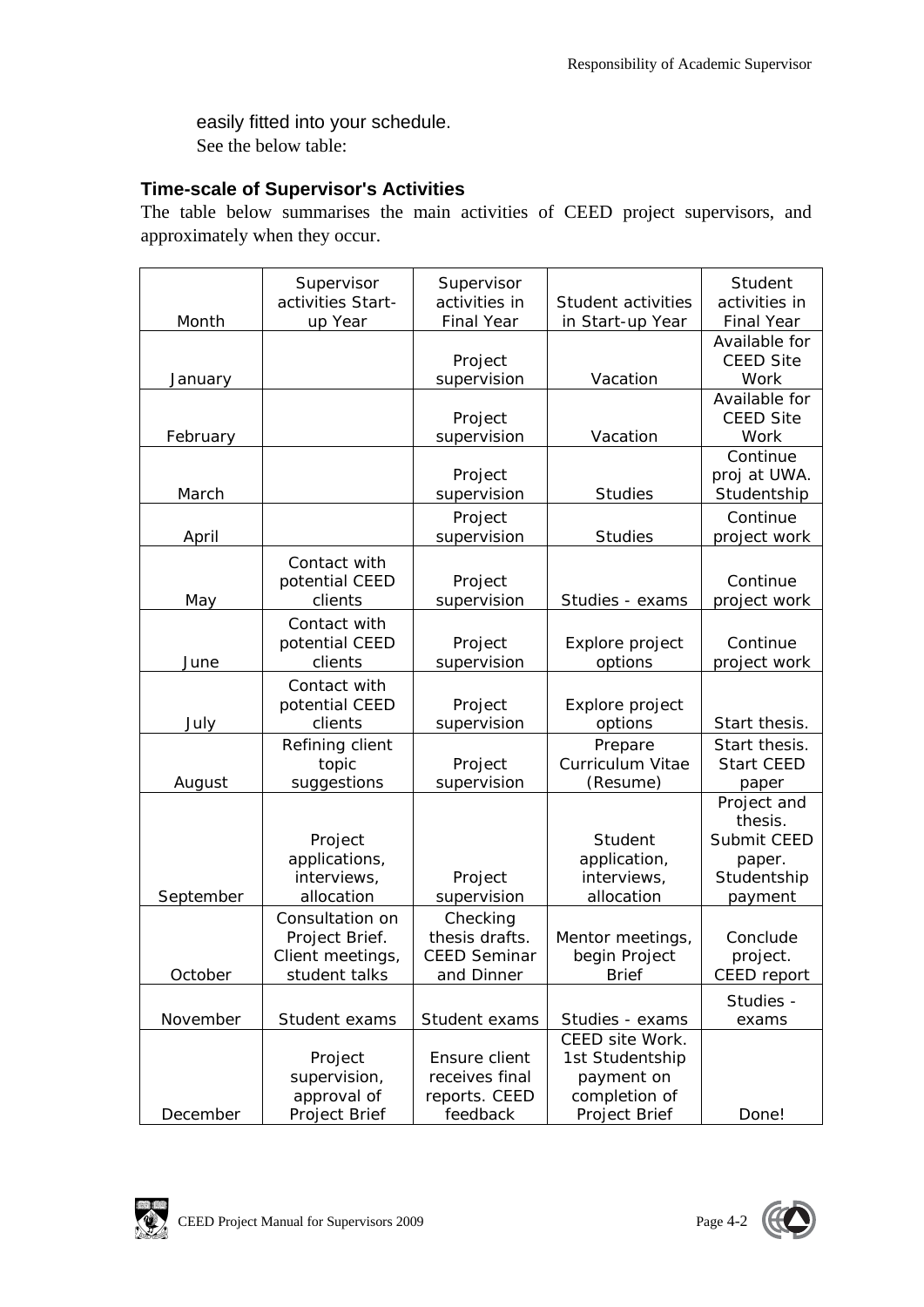# **5. Project Supervision**

- **Academic Supervisors provide the main supervision.**
- **CEED projects require input and guidance from the CEED Partner, achieved via an appointed "Mentor".**

CEED projects have input from a CEED Partner "Mentor" as well as from you as the academic "Supervisor".

## **Supervisor**

As Academic Supervisor, you remain responsible for oversight of the student's work, and are the primary guide for the project. This remains true even when the student is working at the CEED Partner's site during the vacation period.

## **Mentor**

The Mentor is the main CEED Partner contact for you and the students, and contributes to the project in a number of ways:

- helping define the project outcomes;
- organising CEED Partner resources when needed;
- arranging for students to receive relevant help in areas of the CEED Partner's expertise;
- co-ordinating interfaces with other CEED Partner activity;
- reporting on student performance. A project assessment form will be sent to Mentors by the CEED Office from time to time. You will be informed of any looming issues.
- providing feed-back on the CEED process so the program can be improved.

Students must keep their Mentor informed regularly of progress. You also need to liaise closely with Mentors otherwise they tend to think you are leaving the supervision to them.

## **CEED Partner "Senior Contact"**

Each CEED project has a "senior contact" with the CEED Partner, usually senior to the Mentor, who may (or may not) have a personal interest in the project topic.

## **Deputy Mentor**

The Mentor may become unavailable during the project due to leave or sickness. Please get the Mentor to nominate a deputy early in the project to avoid delays later.

# **Deputy Academic Supervisor**

Please ensure that the CEED Office and students both know who will act as your deputy if you are away or sick.



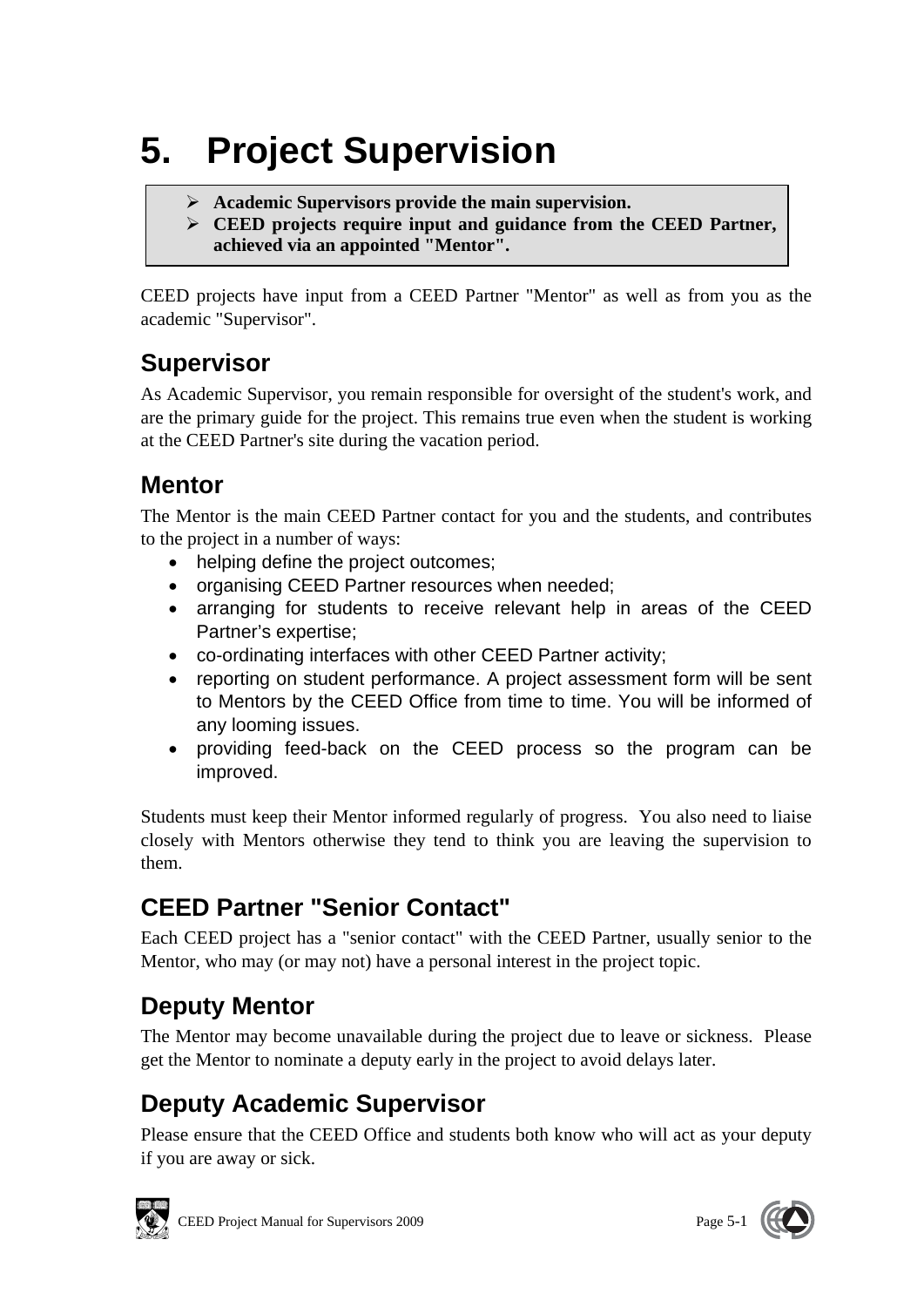# **6. Early Student Targets**

- **The first weeks of project work covers essential planning.**
- **Proper planning is crucial to the success of CEED projects.**
- **Ideally, students should be able to start useful work immediately upon arrival on site.**
- **If projects are commenced late, extra care and supervision will be needed to accelerate the planning process.**

Key targets for the student during the first semester are to:

- produce a Project Brief clearly defining things including the project outcomes, the problem boundaries, areas of responsibility, a plan of action, constraints, resources and project deliverables;
- identify and address topics which may require extra study;
- arrange with the CEED Partner for resources to be available when needed;
- set up their planning and documentation system.

Unless their projects started late, by the end of the first semester, students should have:

- produced a "Project Brief" signed by all parties;
- planned and structured their project documentation system;
- accumulated some reference material;
- started developing key skills for handling the project;
- given a brief talk outlining their project and their planned approach to it.

The CEED Project Manual for Students contains detailed information on these requirements.



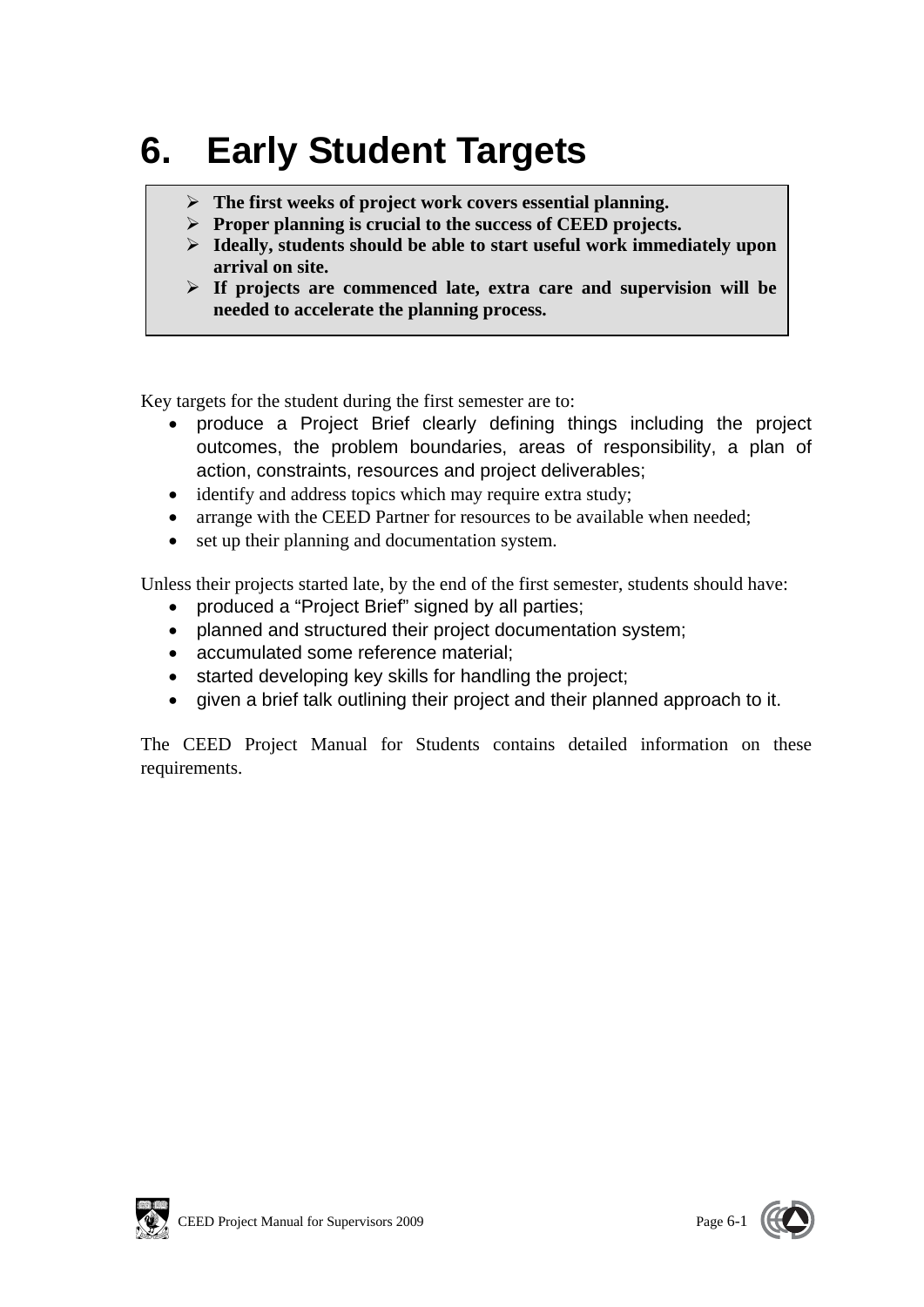# **7. Starting Up**

- **Meetings with the Mentor are vital in getting CEED projects started.**
- **Written agreement is needed on many matters to ensure proper directions are set.**

CEED project work normally starts in the latter part of second semester of the start-up year or sometimes in early December after the exam period. The start-up phase includes the following:

- **opening communication channels** between yourself, students and the Mentor;
- **arranging meetings with the Mentor** to set goals and establish your working relationship;
- **informing students** of expectations and equipping them to handle their projects (the CEED induction course provides much of this).
- **encouraging students** early and continuously to behave in a professional manner when handling their project.

## **Check list for initial meeting with CEED Partner**

The following check list should help to obtain the necessary information from the Mentor at your initial meeting. Early items appear on the Student Manual list for students to ask, but *at the end are several items which you alone can address*:

- what would the Mentor like as *primary* and *secondary* outcomes for your project?
- in what form does the CEED Partner want the project deliverables (eg. report, software, working item, etc.).
- what constraints does the CEED Partner want to impose on the approach (eg. to fit other activities, products or policies)?
- what would be a suitable preliminary timetable for the project (*don't* agree to commercial deadlines)?;
- what sort of resources will be needed? Does the CEED Partner have access to them?
- what resources (eg. labs and equipment) does the CEED Partner hope UWA can provide for the project?
- how will the project be handled if particular resources are not available when needed?
- will any equipment or other items need to be ordered specially for the project (at CEED Partner's expense)? If so, is information needed? By when? Who will order them?
- will special test rigs be needed? Where will they be built?
- is any information needed urgently for budgeting purposes?

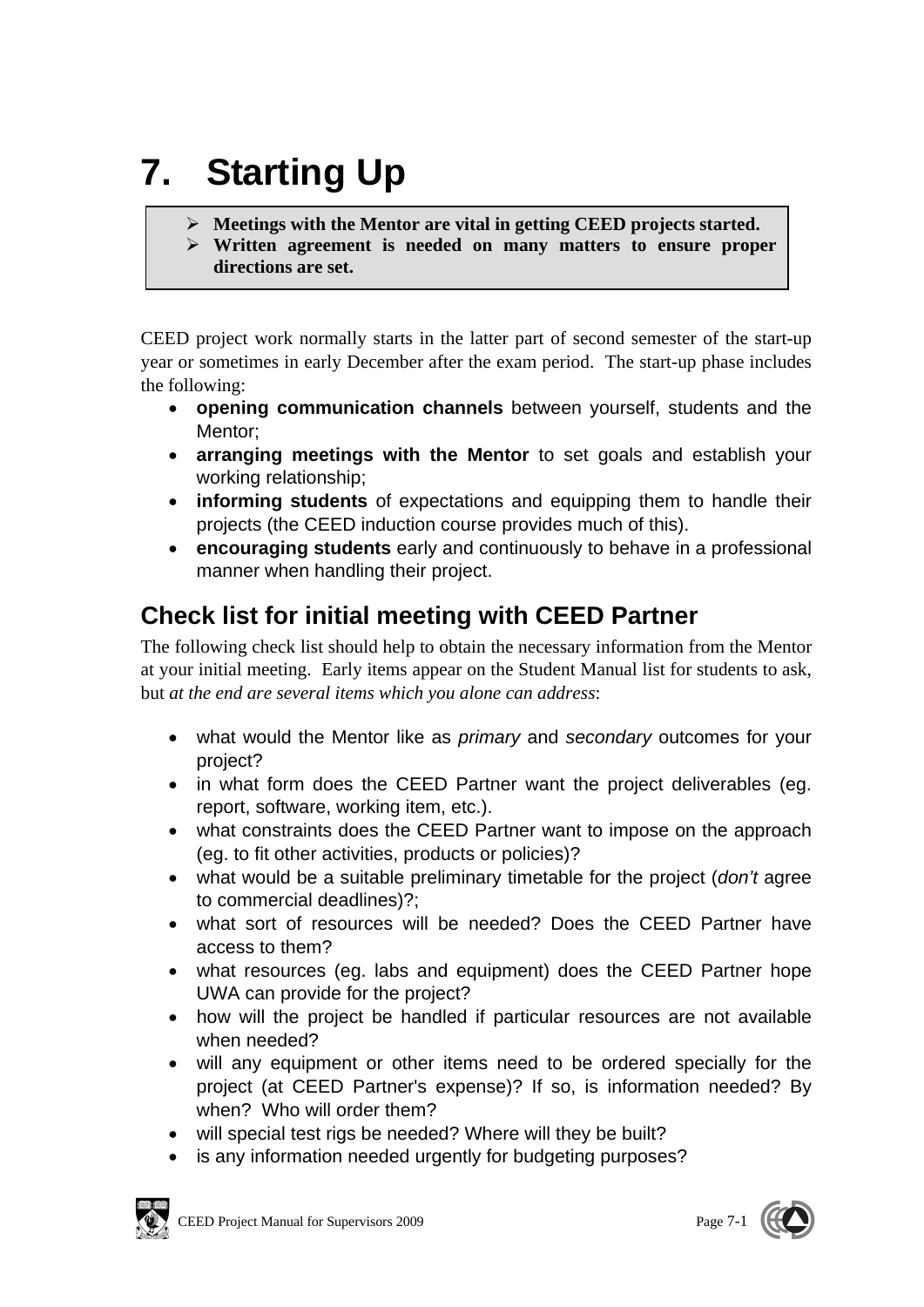- what mechanisms will be used to obtain approval on any project expenditure;
- which CEED Partner personnel have expertise relevant to the project?
- agree on communication channels and frequency of student reports (normally monthly). What days and times are good (or bad) for making contact with the Mentor?
- who will act as a "deputy" contact if the Mentor is unavailable for any length of time?
- when can you and the student go to site to familiarise yourselves with the project's working environment?
- are there any special requirements for summer site work (eg. site(s), medicals, safety pre-training, special clothing)?
- agree on duration of project site work (especially if the student seeks more than 8 weeks);
- will any Personnel Department people be involved? How should the student make contact?

### **Additional items for Supervisors**

- inform the Mentor what expertise you (and others) can and cannot contribute;
- give the Mentor the name of your academic "deputy" in case you are away;
- invite any queries regarding CEED from the Mentor (some may need to be referred to the CEED Office);



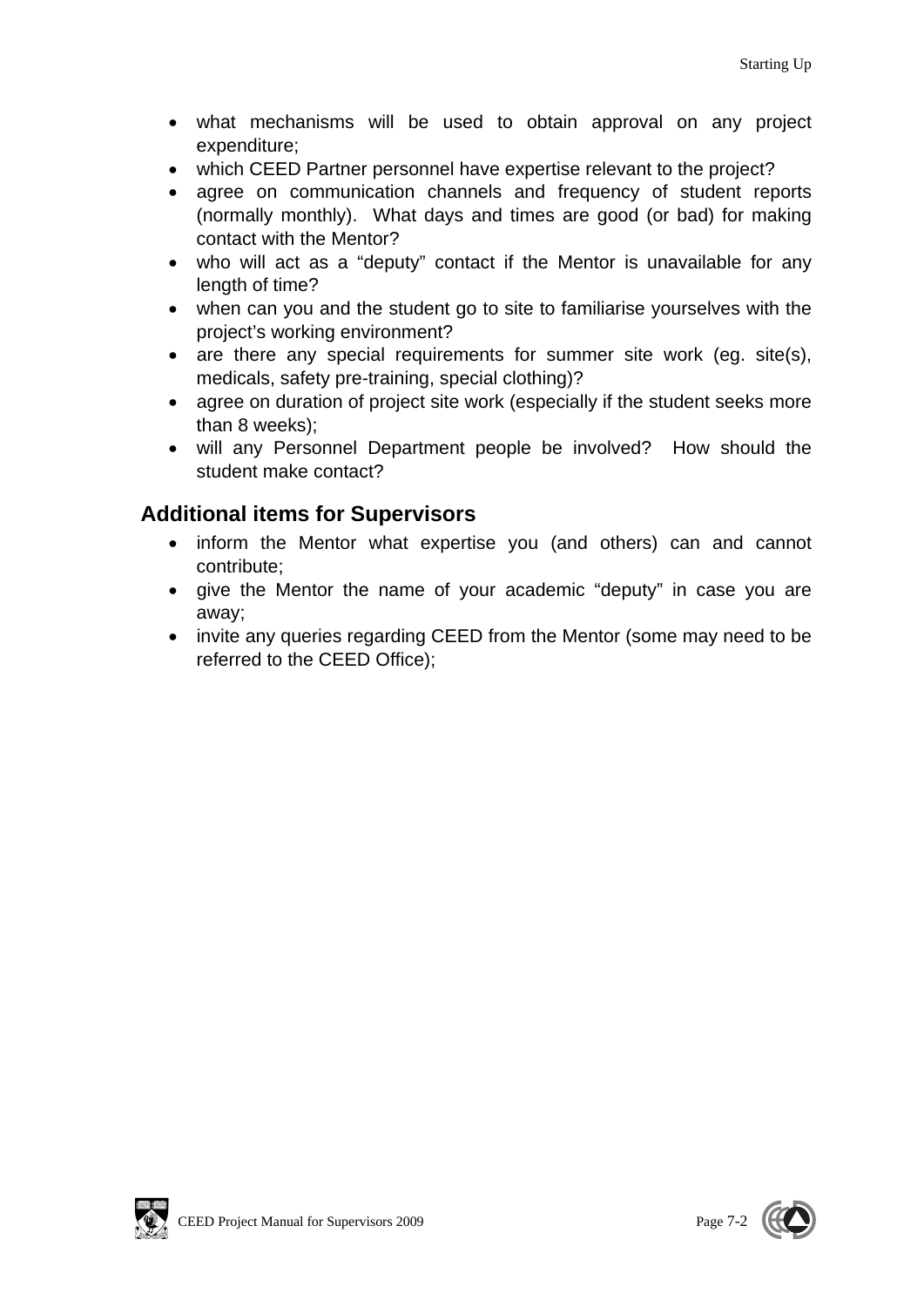# **8. Setting Project Outcomes**

- **Firm project outcomes must be identified.**
- **You must be satisfied that outcomes meet both academic and CEED Partner needs.**
- **You may need to adapt or enhance outcomes to achieve this.**

Project *Outcomes* are the ways in which the client will benefit from the research. As such, *Outcomes* are different to the *deliverables* (what the student will give to the client at the end of the project) and from the methodology and process (how the project will be conducted).

Establishing clear outcomes for CEED projects is essential, whether the project is at undergraduate or postgraduate level. However, identification may not be simple because some CEED Partners do not know exactly what they want from their project, nor what it can achieve. Normally, it is an interactive process.

Most CEED topics naturally contain ample demands for academic excellence within the CEED Partner's desired outcomes, others do not. You may need to suggest additional scope to the Mentor to meet academic demands. Generally, CEED Partners are supportive of this, particularly if you try to tailor any additional work to provide maximum benefit to the CEED Partner.

Suggested below are approaches to establishing project outcomes with the CEED Partner, depending upon the situation:

**1. CEED Partner's outcomes are clear, with ample academic depth:** 

Define a primary outcome, and a secondary to provide an alternative if the primary is frustrated, or as an extra if the primary is achieved early.

- **2. CEED Partner's outcomes are clear, but insufficient academic depth:**  Define primary and secondary outcomes for the CEED Partner as in (1), but also propose and agree on additional (even artificial?) outcomes to meet demands for academic rigour.
- **3. CEED Partner's outcomes are unclear, probable ample academic depth:**  Try to establish motives of CEED Partner in undertaking the CEED project. Taking these into account, suggest your preferred directions and agree on primary and secondary project outcomes as in (1). CEED Partners are often grateful for such suggestions.



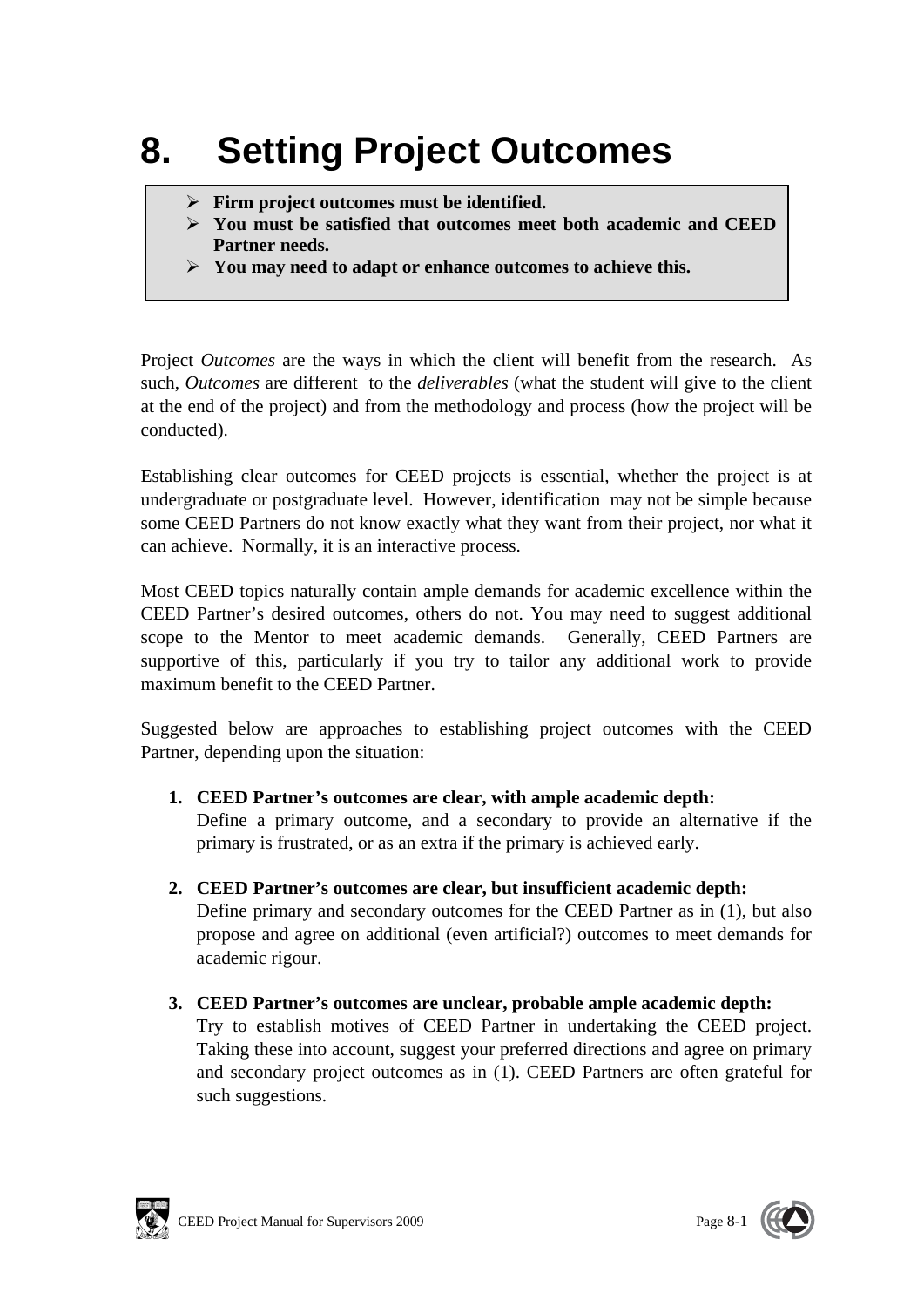#### **4. CEED Partner's outcomes are unclear, probable insufficient academic depth:**

Try to establish CEED Partner motives for undertaking the project. Taking these into account, and needs for academic rigour, suggest your preferred directions (including any additional academic depth) and agree on primary and a secondary project outcomes as in (1) above.

A major target for the first project semester is for the student to produce a document, known as the Project Brief, signed by them, the Mentor, yourself and the CEED Office, which defines the desired outcomes, the current situation, the scope of work, project details constraints, resources and the specific deliverables to the client. The Project Brief is further explained in the next chapter.

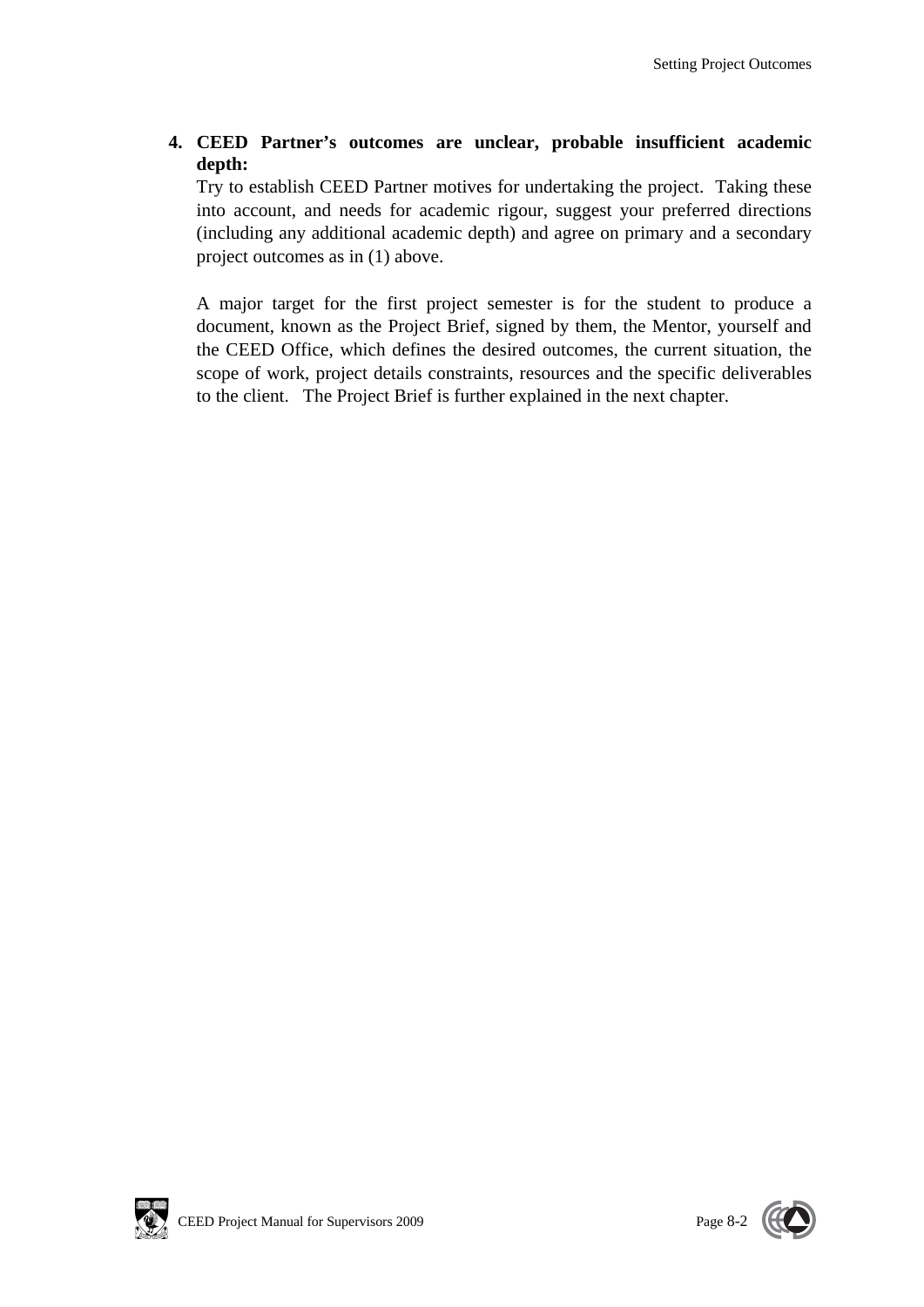# **9. The Project Brief**

- **The Project Brief aims to ensure all agree on what is to be done.**
- **It can be modified later if necessary by mutual consent.**
- **Students often underestimate the value of planning and will need encouragement.**

The "Project Brief" is a major key to CEED project planning. Students, whether undergraduate or postgraduate, often underestimate the time they can save by careful planning. You will need to encourage them to invest in it wisely. Your attitude will greatly affect them, so please make your influence positive.

As soon as possible after being appointed, students must produce a Project Brief. It is a formal document, signed by you, the students, their Mentor and the CEED office, It confirms in writing what is to be done.

The Project Brief describes the:

- project
- client's background
- scope of work
- project details
- constraints
- resources needed
- confidentiality
- deliverables to client

The consultative development of a high quality Project Brief is a very important project element. To emphasisse this importance, the student's first studentship payment is dependent upon a satisfactory Brief being signed off by all parties.

To develop the Project Brief, students need to hold several face-to-face discussions with you and their Mentor, visit site if possible, and then outline their understanding of the project, its limits of extent (stating what is essential, and what are desirable extras), and its key interfaces with other people's work or equipment. This makes up their first draft and we encourage students to fill it with ideas, questions, and issues, which when addressed by the Mentor, yourself will provide the feedback needed to then generate a more focused draft and this is then developed further.

We discourage students from seeking sign off of their Project Brief until all parties are agreed that they have a focused and realistic Brief. Should requirements change during the project, the Project Brief should be modified and re-signed by all parties. This avoids painful disputes later.



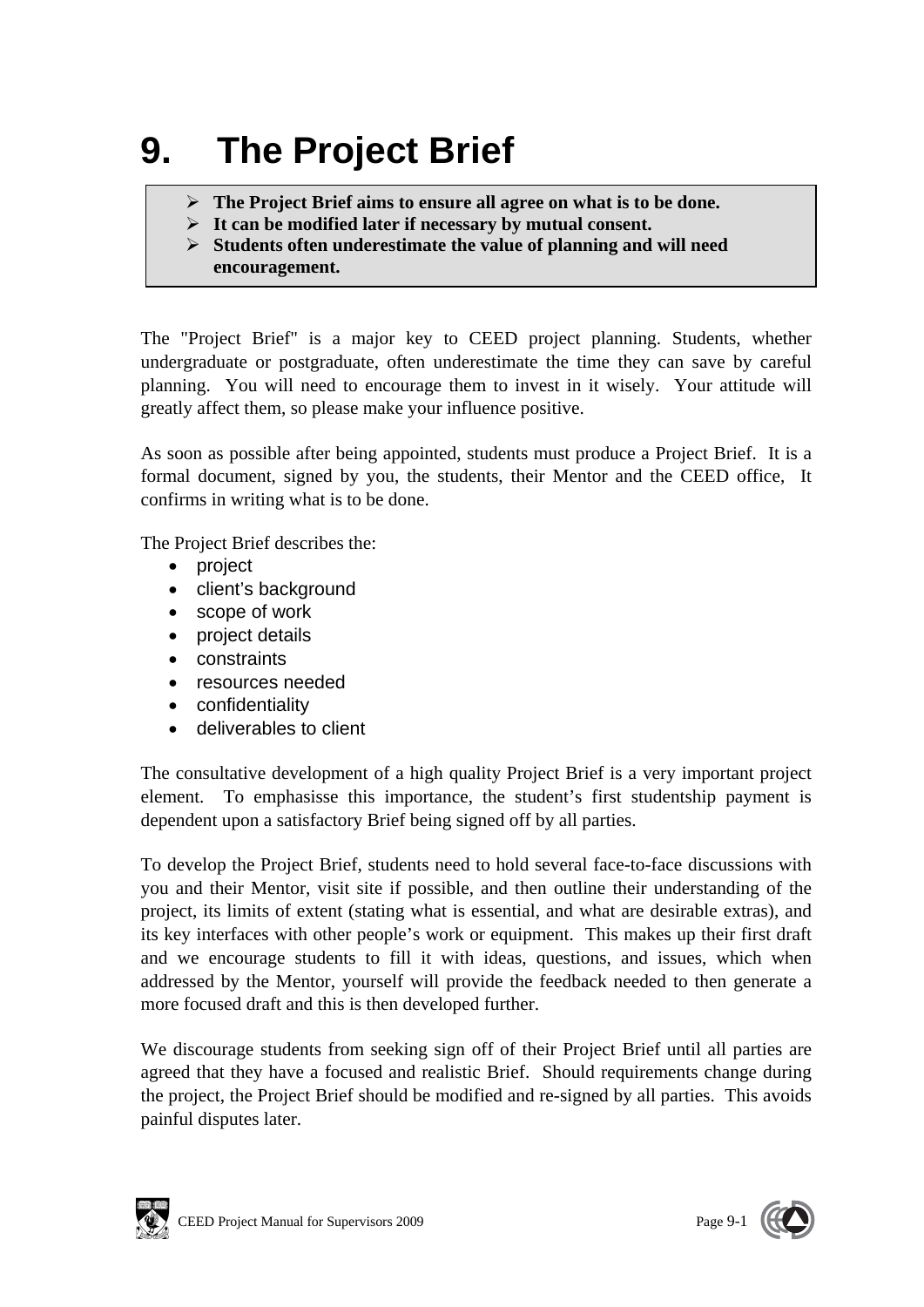More information on the specific headings in the project brief can be found in the "Project Brief" chapter of the CEED Project Manual for Students at the back of this manual.



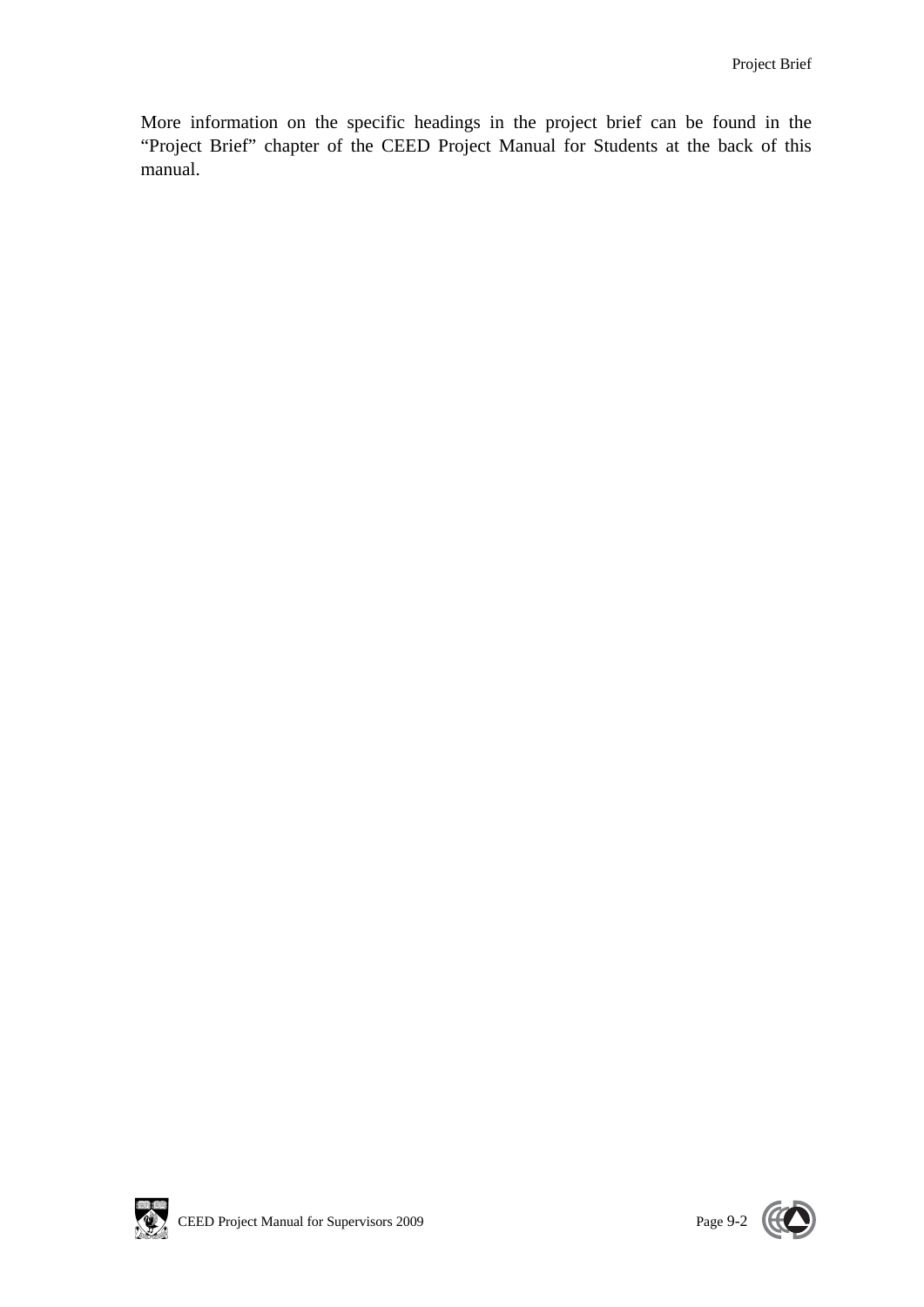# **10. Pitfalls To Note**

- **CEED projects place greater demands than usual on both students and academic Supervisors.**
- **Some problems can easily be avoided.**
- **Please read the points below and take note.**

Most potential pitfalls centre around poor communication and planning. If allowed to persist, either can cause the project to founder. This lowers your credibility, as well as that of CEED and the university as a whole.

## **Project "flat spots"**

There are two major "flat spots" during CEED projects at Honours level during which students can lose direction, or even lose motivation to continue. These occur:

### **1. when students start at site**

Without clearly defined objectives and methods of accomplishing them, students can fall foul of the unfamiliar environment. Mentors are usually very busy and may not notice students floundering. *Some flounder silently*, not wishing to show their inexperience. Make sure your students start on site with properly defined tasks and clear goals.

### **2. when students recommence study after summer**

After a period with few pressures apart from project work, students often find resuming study hard. With some progress already made on their project while on site, there is a s*trong temptation to put the project aside "for a short period"* while they get back into the routine of study.

Delays grow as study pressures build up, and the prospect of catching up with project work becomes increasingly daunting - and postponed! Close liaison with you, and clearly defined short-term project deadlines can ease the temptation and help maintain project momentum during this period.

## **CEED Partner personnel's motives**

CEED Partner motives for participating in CEED often vary between persons, and over time. Sometimes the person authorising the project and later assessing its usefulness is using *different criteria* to the Mentor! Try to ascertain this early so you can propose goals which meet *both* sets of criteria. If challenges arise, please contact the CEED Office.

Establish at the outset exactly what the CEED Partner *hopes to achieve* with the project. If you are concerned that there is tension between the Mentor and more senior persons, it may be wise to get the Project Brief agreed by *both*.

Priorities in the both private and public sectors can change quite rapidly. This can result in pressure being applied to students to shift their line of investigation. Modified goals may not be a problem in themselves, but gradual (and informal) modification can unsettle



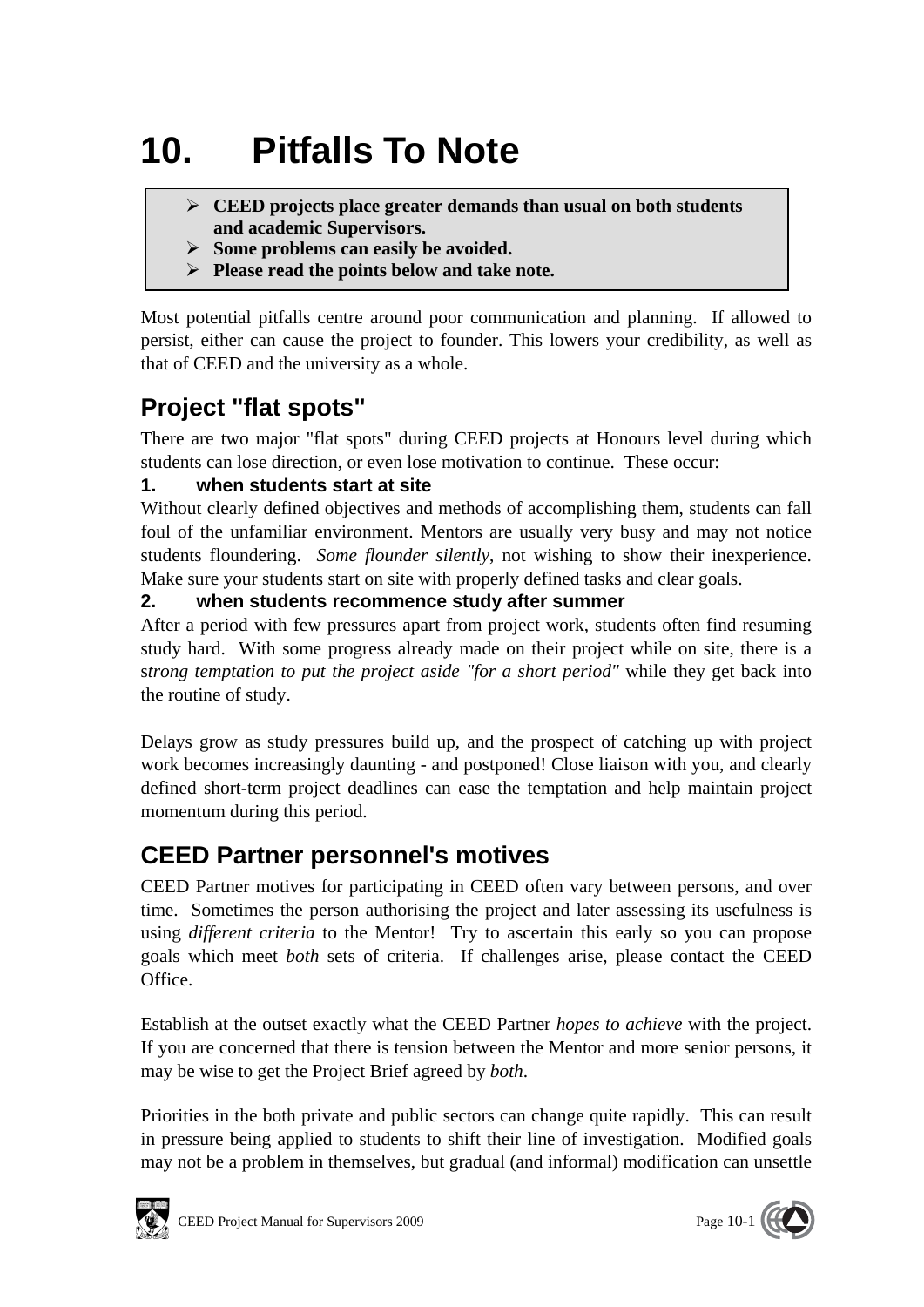students and affect their performance and motivation. Changes to goals should be formally agreed by all parties, and documented in a revised (and re-signed) Project Brief.

## **Vague targets**

Allowing vaguely defined outcomes causes irritation and disappointment. Mentors are sometimes reticent about asserting their own views to supposed "experts" at the university. This can result in poorly defined courses of action, but does not prevent later criticism of you if performance does not meet their (hidden?) expectations. Sorting out with the Mentor the general points outlined in the section on "Starting up" should help get a tightly defined project.

## **Poor communication**

Irregular or poor communication is probably the most common cause of CEED Partner dissatisfaction, and can be exacerbated if students feel intimidated by the seniority, competence and experience of their Mentor. Encourage regular communication with the Mentor, even when there is little progress to report.

## **Demonstrated performance**

The CEED Partner will judge you and the university mainly on your attitude and professionalism (and to a much lesser extent, your expertise). The university will also be judged on the student's performance. It is essential that you not only *do* a good job of supervising and helping the student, but that you *ensure the CEED Partner knows* that you are doing it in a professional manner.

Failure of supervisors to do this has caused more dissatisfaction with CEED Partners than any other problem. Lack of complaint doesn't guarantee that all is well - so *keep checking*!

## **Perceived attitude**

Some CEED Partner personnel may have "sensitivities" about the university which might lead to your attitude being unfavourably interpreted (even if unjustly - or maybe it really is your attitude!). Beware of this possibility. You may need to show that academics are human, and do function as part of the wider community!

## **Share your experience**

If you encounter other pitfalls, please let the CEED Office know as soon as possible so other Supervisors can be alerted.



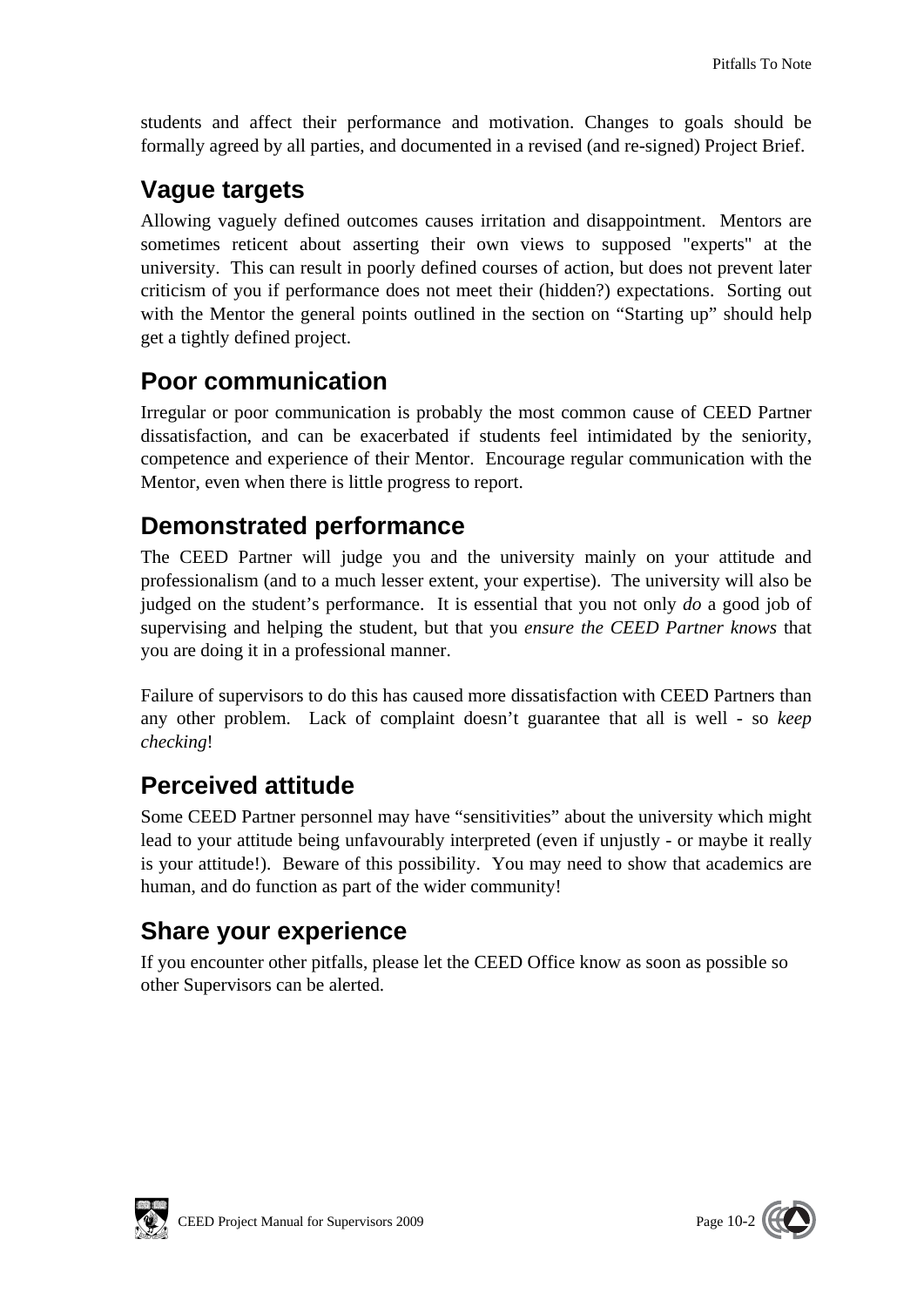# **11. Project Expenses**

- **CEED projects often involve extra financial transactions, so proper handling of paperwork is essential.**
- **A careful approach minimises effort and risk.**

# **Funding of CEED projects**

CEED Partners agree to fund CEED projects as part of the cost-sharing, on condition that their approval is obtained in writing *before* incurring any expenditure. Some projects have significant extra expenditure. Should your project require extra expenditure on behalf of the CEED Partner, the methods of dealing with it are given below. Equivalent information is given in the Manuals for Student and Mentor so all parties can find out the procedures.

In their development of the Project Brief, students are encouraged to identify ALL estimated costs associated with the project – regardless of who will pay. Students undertake financial management of their projects under your oversight. The university has a responsibility to ensure that CEED Partners' funds are handled properly. Students should consult you before proposing any expenditure, and *you need to approve any expenditure* incurred through the university, once it is approved by the CEED Partner.

For your information, the CEED Partner pays fees to the university towards operation of CEED, a part of which provides the "personal research" payments Supervisors receive.

## **Sum for minor student expenses**

CEED Partners pay the CEED Office in advance a small provisional sum from which students can recover incidental project expenses like photocopying. Students must submit such claims to the CEED Office, *verified by you*, giving account of the expenditure for the CEED Partner's records.

The provisional sum is *not* to be used for transport costs which tend to be a sensitive issue with many CEED Partners. The initial sum can be increased with written consent from the CEED Partner, in which case the increases will be treated in the same way as other project expenditure (see below). The initial sum helps get the students to account for all project expenditure, and introduces a mechanism for the CEED Partner to meet some student expenses.

## **Travel expenses**

Under the standard project agreement, CEED Partners agree to reimburse the university and students only for travel outside the Perth metropolitan area, provided it has been agreed to in writing. This should be documented in the Project Brief. If student transport claims are to be handled through the university, arrangements must be confirmed by the



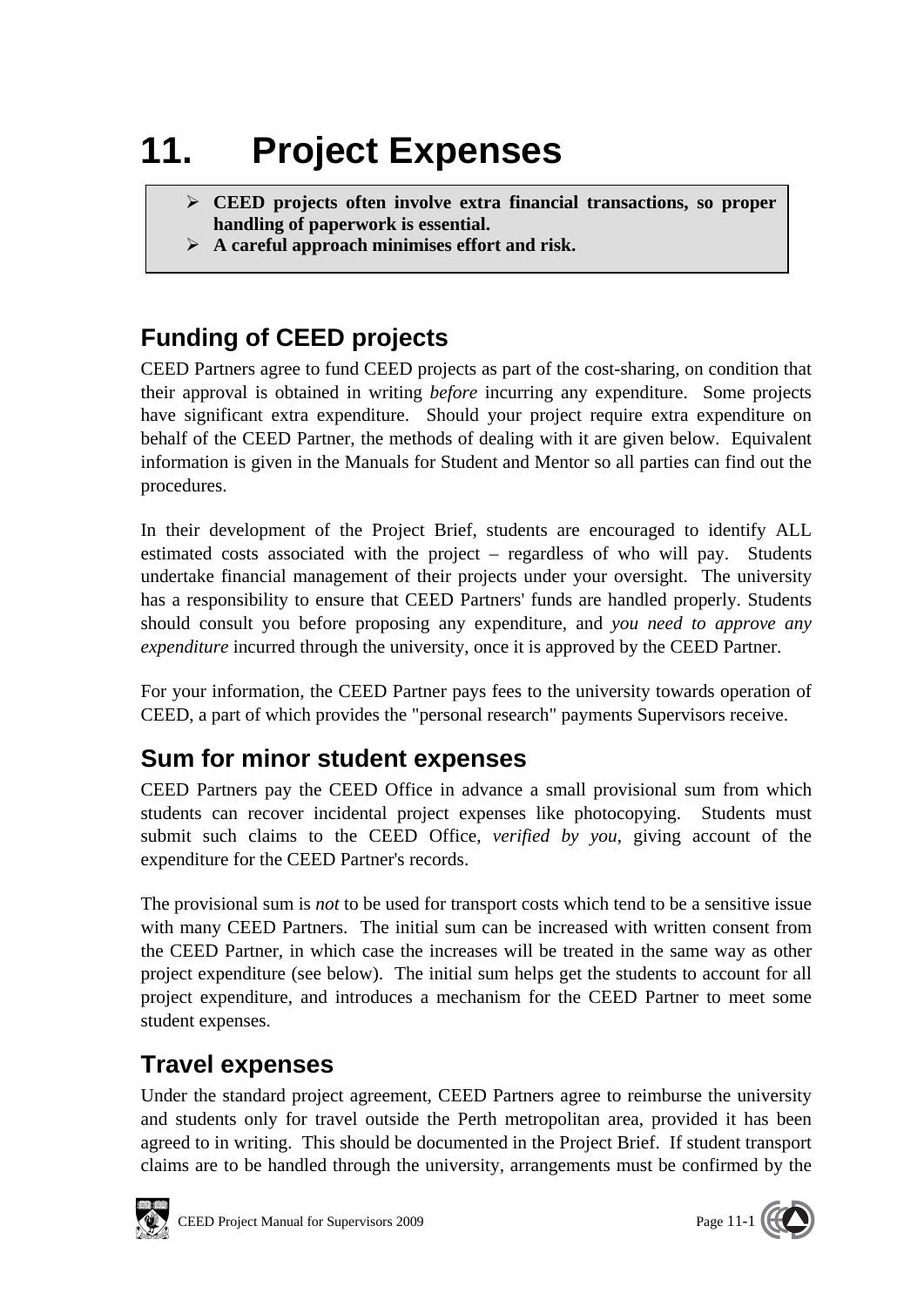CEED Partner in writing prior to any expenses being incurred.

## **General approach to expenditure**

When the university spends money on behalf of the CEED Partner:

- 1. prior written authorisation from the CEED Partner is essential;
- 2. departments make payments from their own accounts as the job progresses, generally claiming reimbursement via the CEED Office at the end of the project;
- 3. the student must supply sufficient information to your departmental accounts officer, who will inform the CEED Office of expenditure. The CEED Office will invoice the CEED Partner and arrange for your school to be reimbursed. On rare occasions where expenditure is large, progress payments may be appropriate.

It *remains your responsibility* to ensure any agreed cost limit is not exceeded. All expenditure (including use of stock materials) should be recorded against your project. You will need to discuss procedures with the student. Expenditure will need to be processed by your departmental accounting clerk as normal.

When the job is complete, your accounting clerk should send details of expenditure (together with a copy of the CEED Partner's authorisation) to the CEED Office which will invoice the CEED Partner and arrange for your department's account to be credited.

**Note:** No invoices will be sent to the CEED Partner on your behalf without a copy of the CEED Partner's order or other authorisation for the expenditure - it is a waste of time.

A project expense sheet is shown on the next page, and can be downloaded from the CEED website. The student has been supplied with similar copies. Please ensure all information is properly filled in on this sheet by the student *before* approving any expenditure to be recovered later from the CEED Partner.



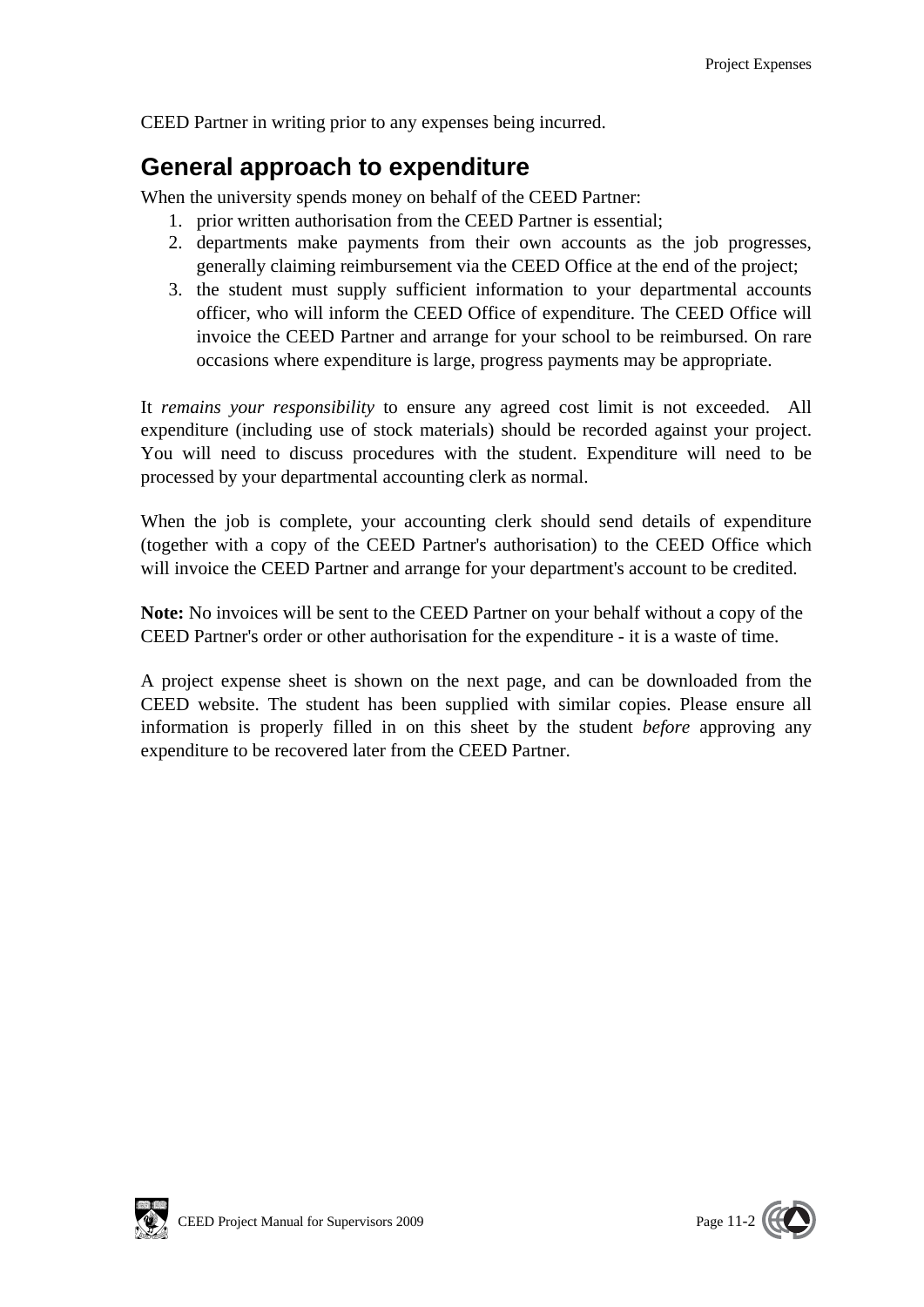

| <b>CEED Office</b>     |
|------------------------|
| M050                   |
| 35 Stirling Highway    |
| Crawley WA 6009        |
| Phone: +61 8 6488 3130 |
| Fax: $+61864887235$    |
| Email: CEED@uwa.edu.au |



# **RECOVERABLE PROJECT EXPENSES**

| <b>CEED Proj Ref:</b><br><b>School:</b> |                                |
|-----------------------------------------|--------------------------------|
| <b>CEED Partner:</b>                    | <b>Supervisor:</b>             |
| <b>Mentor letter ref/date</b>           | approves the expenditure below |
| <b>Approved by Supervisor/School:</b>   | Date:                          |

| Qty | <b>Description</b> | GST excl. GST | <b>GST incl.</b> |
|-----|--------------------|---------------|------------------|
|     |                    |               |                  |
|     |                    |               |                  |
|     |                    |               |                  |
|     |                    |               |                  |
|     |                    |               |                  |
|     |                    |               |                  |
|     |                    |               |                  |
|     |                    |               |                  |
|     |                    |               |                  |
|     |                    |               |                  |
|     |                    |               |                  |
|     |                    |               |                  |
|     |                    |               |                  |
|     | <b>TOTALS</b>      |               | \$<br>\$         |

**Students:** Please give your school accounts officer a completed copy of this sheet with other documentation when requesting project expenditure to be recovered from the CEED Partner.

**School accounts officer**: Please *do not process the above expenditure without confirmation of written approval by the CEED Partner*. When the above expenses have been incurred by your school, please forward a signed copy of this sheet to the CEED office. We will invoice the CEED Partner and reimburse you. If you have any queries, please call us on 6488 3130.

I confirm the above expenses have been incurred by this school on the nominated CEED project. Please reimburse account number \_\_\_\_\_\_\_\_\_\_\_\_\_\_\_\_\_\_\_\_\_\_\_\_\_\_\_

| Signed: |                                |
|---------|--------------------------------|
|         | <b>School Accounts Officer</b> |

| $\sim$<br>Signed: | 71 L L      |  |
|-------------------|-------------|--|
|                   | . u ve<br>. |  |



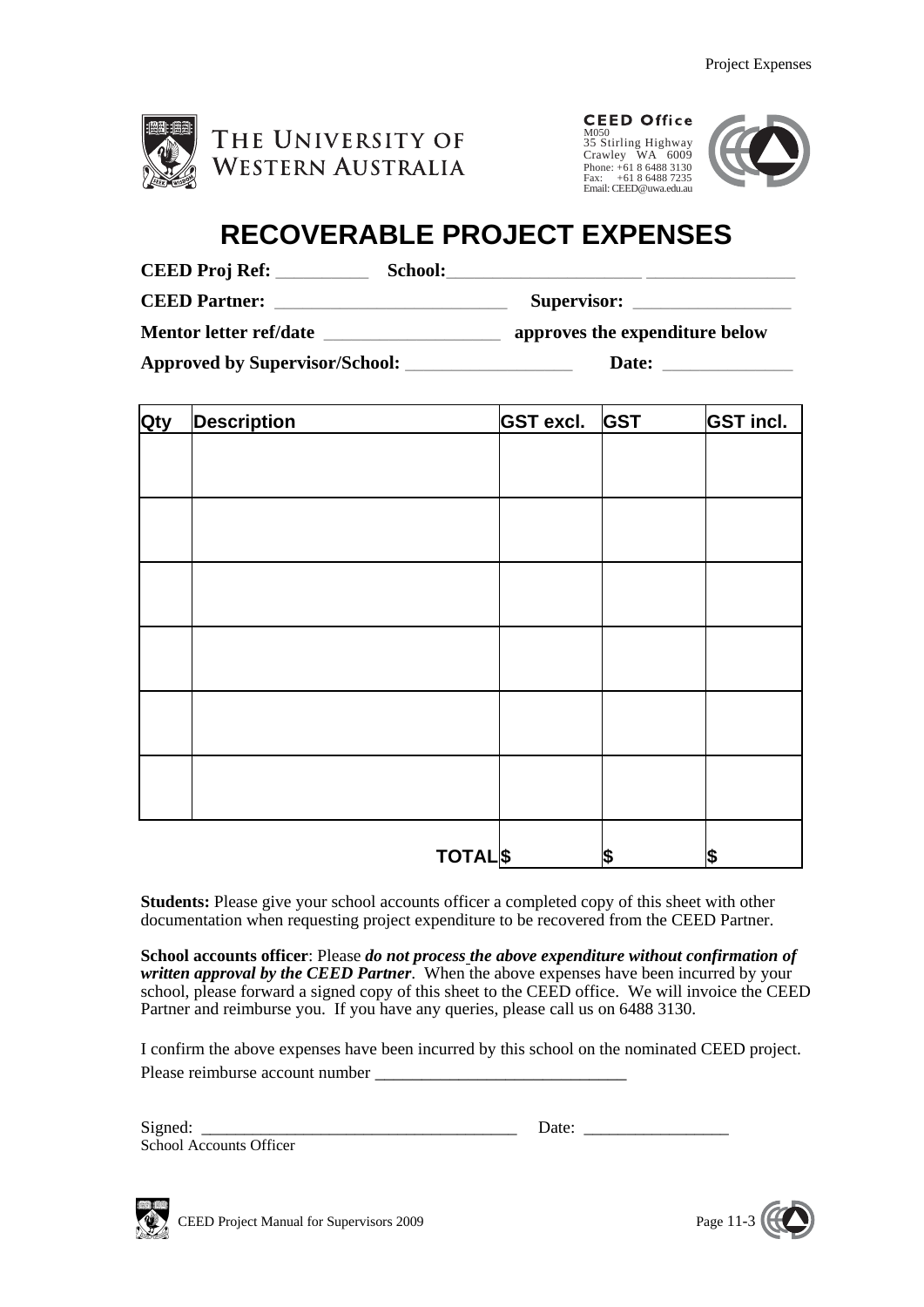# **12. Planning and Documentation**

- **Consistent, high quality is a goal of the CEED program at UWA.**
- **Simple planning techniques can help enormously to produce a robust bit of research.**

The CEED Project Manual for Students contains sections on planning techniques and collating information. Students will need encouragement, and possibly help, in taking advantage of this material. Feedback from past CEED students indicates that they appreciate too late the value of such planning. Please help them to persevere in the early stages and reap the benefits. If you find yourself skeptical of the benefits, please discuss it with the CEED manager. It is possible that the methods do not suit the topic or discipline, but any alternative adopted should incorporate certain features.

CEED Partners may have CEED projects in several schools, and multi-disciplineprojects are also a possibility. A consistent and functional method of reporting demonstrates a professional approach, and maximises the benefit to the CEED Partner.



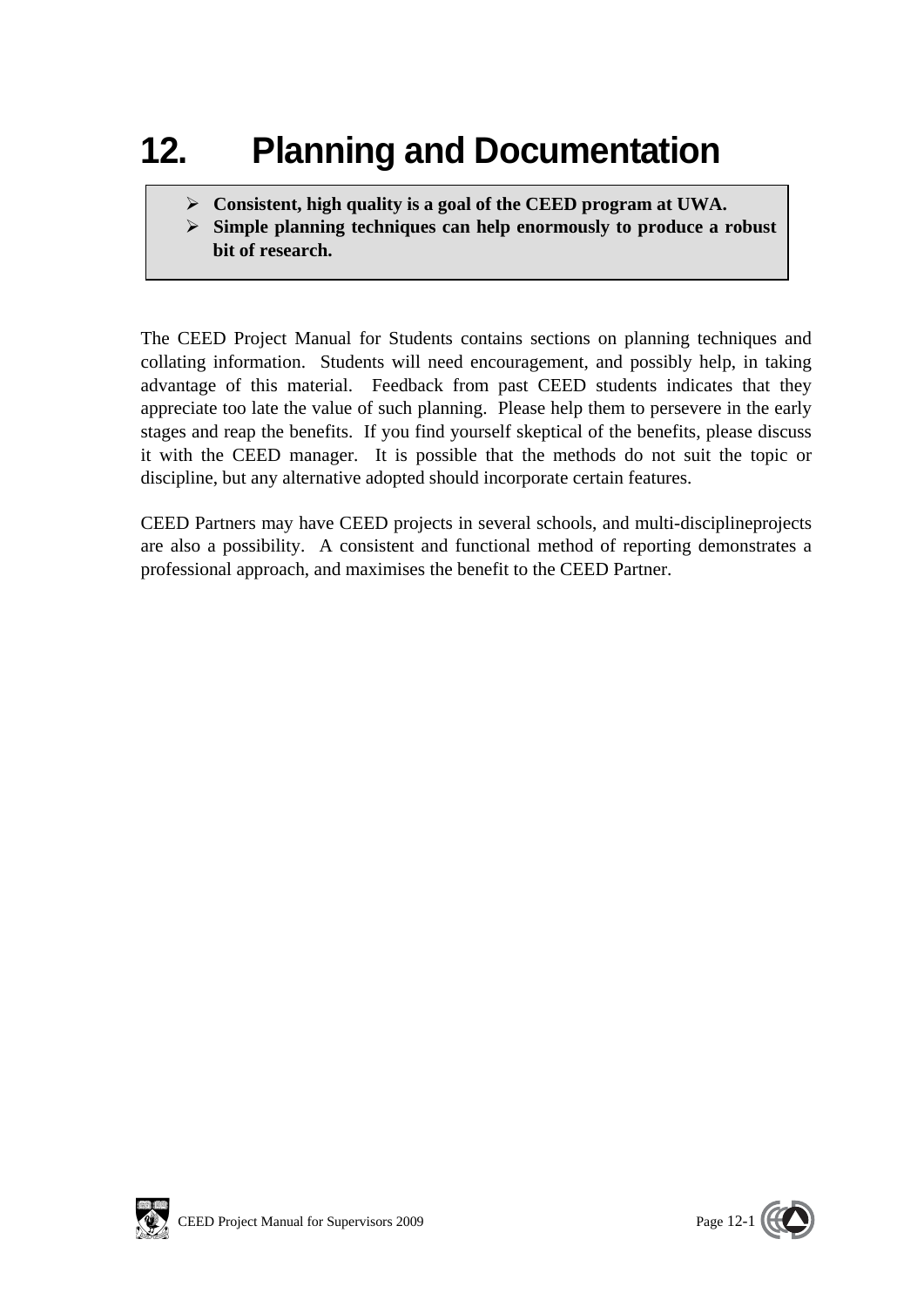# **13. CEED Project Presentations**

- **Apart from departmental talks, students are required to present a brief talk to CEED colleagues in the first semester.**
- **A select few will have the opportunity to give a presentation at a formal seminar involving senior CEED Partner personnel.**
- **You will need to check your students' papers, especially if confidentiality is an issue.**

CEED presentations are organised by the CEED Office as part of CEED activities, and are independent of any seminars organised by departments.

## **Brief project talks in first semester**

Unless their projects started late, students will be required to give a brief talk to their fellow CEED students in the latter part of their first project semester. This helps students get their projects in focus, and gives them a better understanding of typical project progress.

These talks also incorporate feed-back by final year CEED students. This not only helps the new students, but also helps finishing students evaluate the experience they themselves have gained.

## **CEED seminar and dinner**

During the mid-semester break towards the end of the final project semester for Honours level projects a formal CEED seminar is arranged with senior people from CEED Partners and other outside organisations invited to hear selected CEED students give presentations on their work.

An additional purpose of this seminar is to foster future co-operation by showing potential CEED Partners what can be achieved with CEED projects. If you know of people who may be interested in future CEED projects, please inform the CEED Office at least three (3) weeks before the event so an invitation can be sent.

Proceedings, containing papers written by all CEED students, are published and presented to all attendees. Papers must be approved by you and the CEED Partner Mentor before submission to ensure requirements for quality and confidentiality are met. It is essential that we do not inadvertently reveal sensitive information.

The students play a major part in organising the event, though time demands are kept to a minimum. The seminar is followed by a dinner to allow CEED students and Supervisors to meet Mentors and senior people from CEED Partners (and other outside organisations) in a social setting.



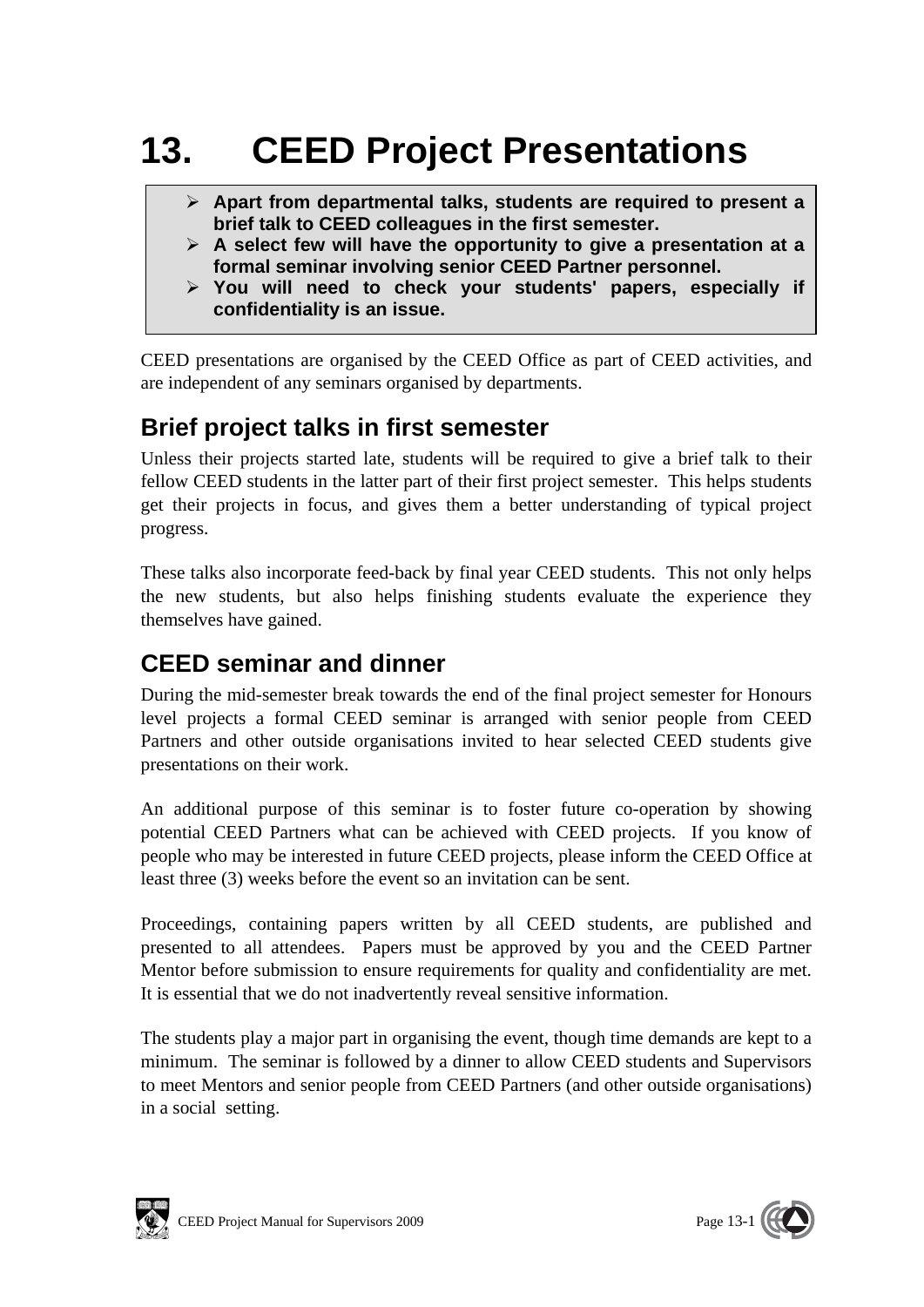# **14. Student Assessment**

- **CEED does not interfere with normal school methods of project assessment.**
- **The different project format provides opportunities for innovative approaches to assessment.**

Assessment methods for undergraduate and postgraduate projects vary between schools with which CEED does not interfere. CEED projects generally fall into the same category of assessment as regular projects, and the CEED Office has no involvement in academic assessment.

For academic assessment purposes, Mentors can be asked to give their opinion of student performance. The CEED Office asks Mentors for feedback on student performance from time to time. Supervisors and schools are free to incorporate such feedback in their assessment, or to neglect it.



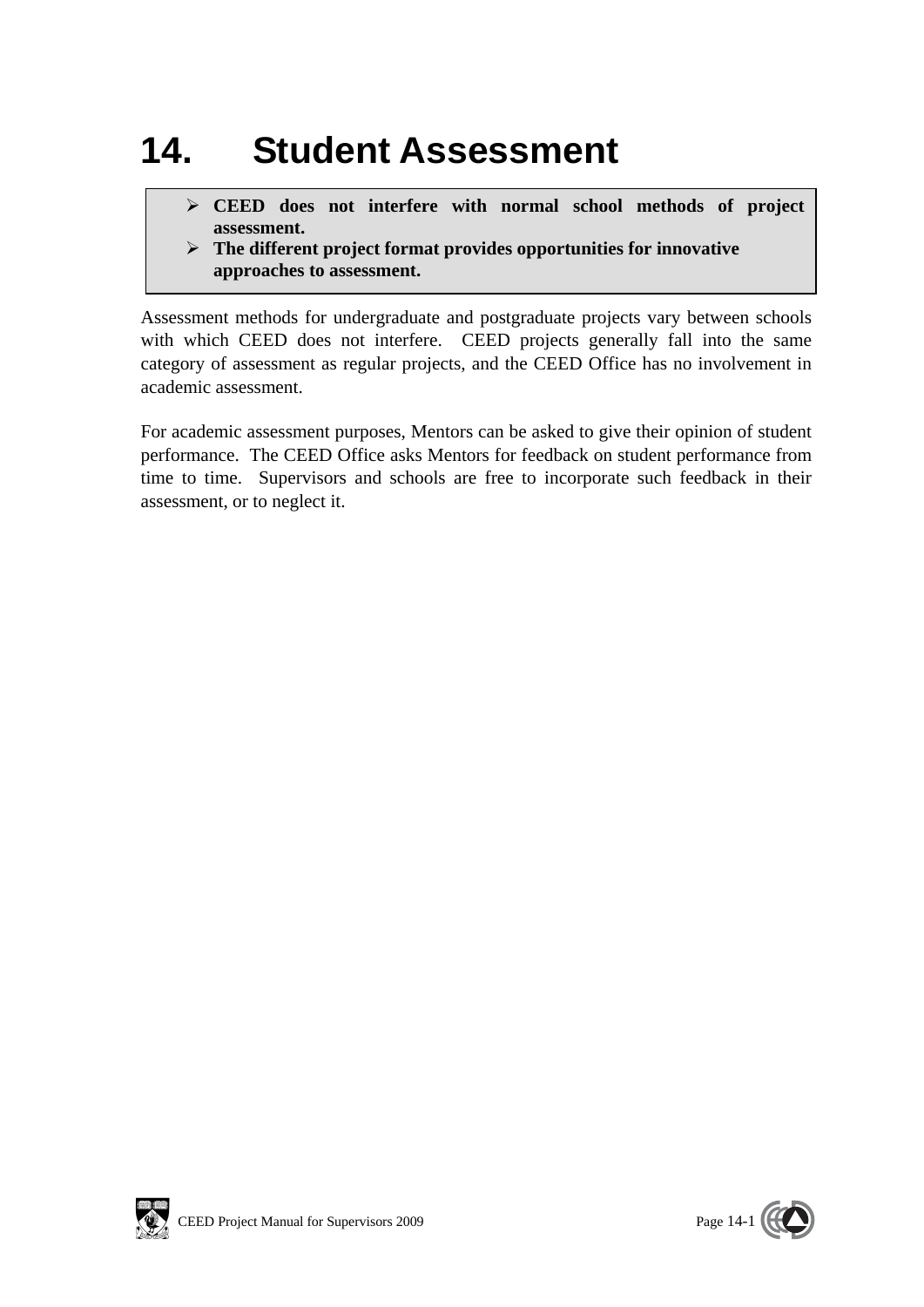# **15. Supervisor "Research funds"**

- **Supervisors of CEED projects receive extra research funds for** their efforts
- **Procedures for determining and handling these are outlined below**

Supervisors of CEED projects have additional constraints imposed upon their normal research because project topics are selected by outsiders, extra meetings with CEED Partners are required, and projects last longer. As compensation, Supervisors receive a portion of the CEED fees paid by CEED Partners as "personal research funds".

## **When funds become available**

With Honours level projects, the CEED Partner is invoiced twice, once upon allocation of the students, and again in September of the final year. As a rule, one half of your CEED supervisor's research funds becomes available as we receive each payment

When the funds becomes available, the CEED office will contact you to find out which university account you would like the mooney transferred to. Alternatively, you can have a "standing order" for your research funds to be transferred automatically to a specified university account.

## **Non-financial projects**

Occasionally a CEED Partner will experience financial (or other) challenges during a project, as a result of which their CEED fees are paid late, or not at all. In such cases, the CEED Office guarantees continuation of the Studentship, and consults Supervisors before any decision is made concerning continuation of the project. The three main options are listed below in order of preference:

- Continue the project unchanged, trusting that fees will eventually be paid (negotiations concerning Studentships may be handled separately). In such cases, Supervisors are asked to liaise with the CEED Partner as normal, though the CEED Partner's copy of the final report may be witheld until payment is received.
- Discontinue project contact with the CEED Partner, but continue the same topic as a regular project to minimise academic disruption to the students. This may be essential if the disruption were to occur during the final year.
- Discontinue project contact with the CEED Partner and abandon the project topic altogether. This option would normally be viable only if the disruption occurred before, or very early in, the site work period.

In the event that a CEED Partner defaults on one or more project payments, the CEED Office guarantees that Supervisors will receive at least half of the "personal research funds" which would have been due from the defaulted payment as well as their normal portion of all payments received.



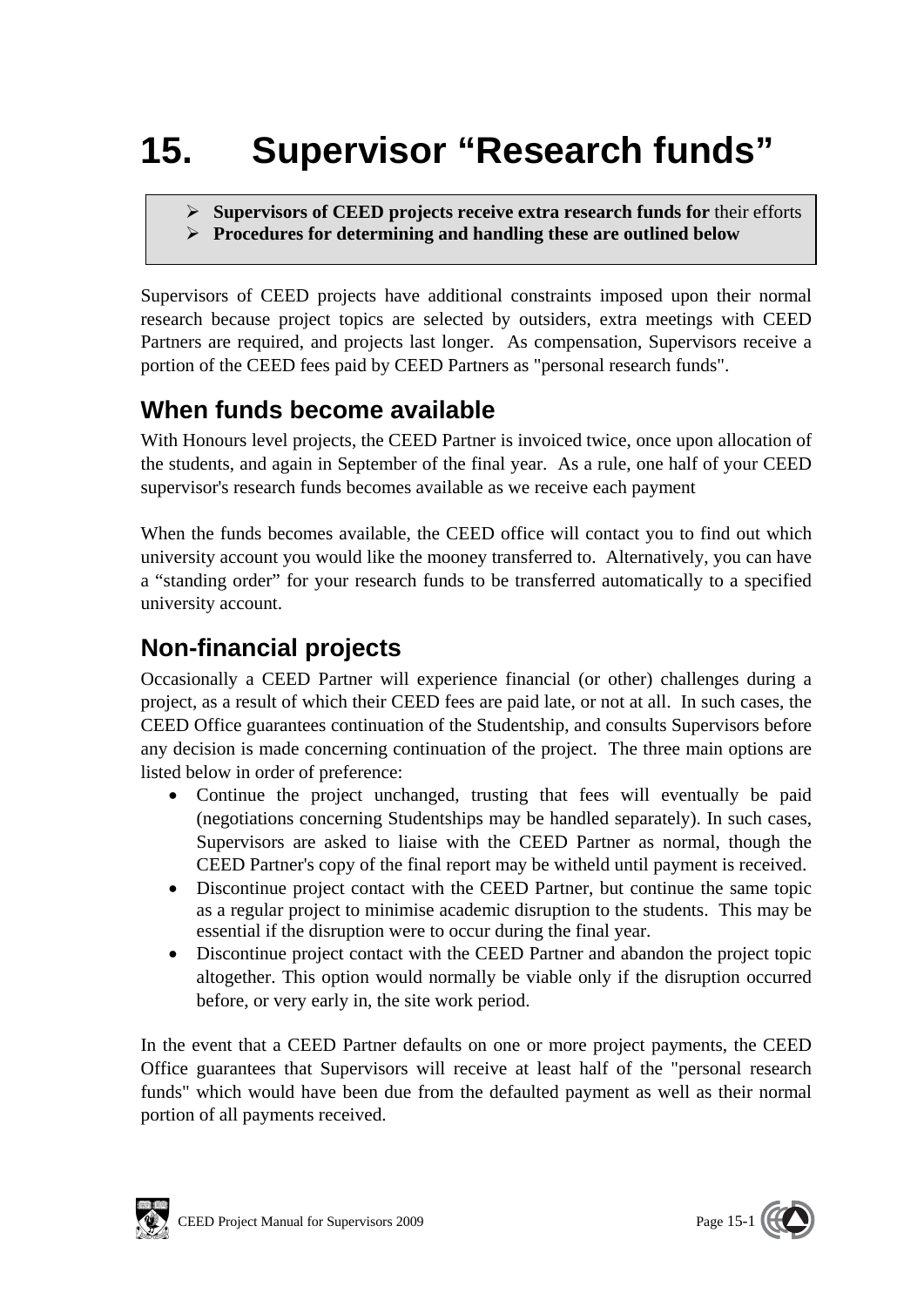# **16. Communication**

- **Communication is a vital key to the success of CEED projects.**
- **You can help students by setting and expecting high standards of communication and presentation of information.**

The success of CEED projects hinges on people, and their ability to obtain proper input from all parties. Communication is therefore critical.

## **Student communication**

The risk of misunderstanding need to be minimised. The Student Manual gives details of danger areas, but the main suggestions are:

- 1) Keep in regular contact with all parties.
- 2) Put all agreements in writing.
- 3) Keep all parties well informed

## **Written Monthly Progress Reports**

Students are required to provide a brief progress report every month (throughout *all*  phases of the project, including the site work period) to you, their Mentor, and the CEED Office. A pro-forma is shown on the next page, and can be downloaded from the CEED website – www.ceed.uwa.edu.au/forms. Increasingly, such reports are provided by email.

The monthly progress reports are regarded as an absolute minimum for CEED projects, and studentship payments may be delayed, or with held totally, if students do not fulfill their obligations by providing satisfactory progress reports monthly.

The CEED Partner may want a longer report at the end of the site work period. Students should check with their Mentors about this. If they do submit one, you should also receive a copy.

## **Communication with the CEED Office**

The CEED Office is responsible for arranging CEED projects, and monitoring progress to ensure the CEED Partner's needs are being met. Please keep the CEED Office informed of any major changes.

## **Changes of your phone contact details**

Please inform the CEED Office if your phone contact number is changed.



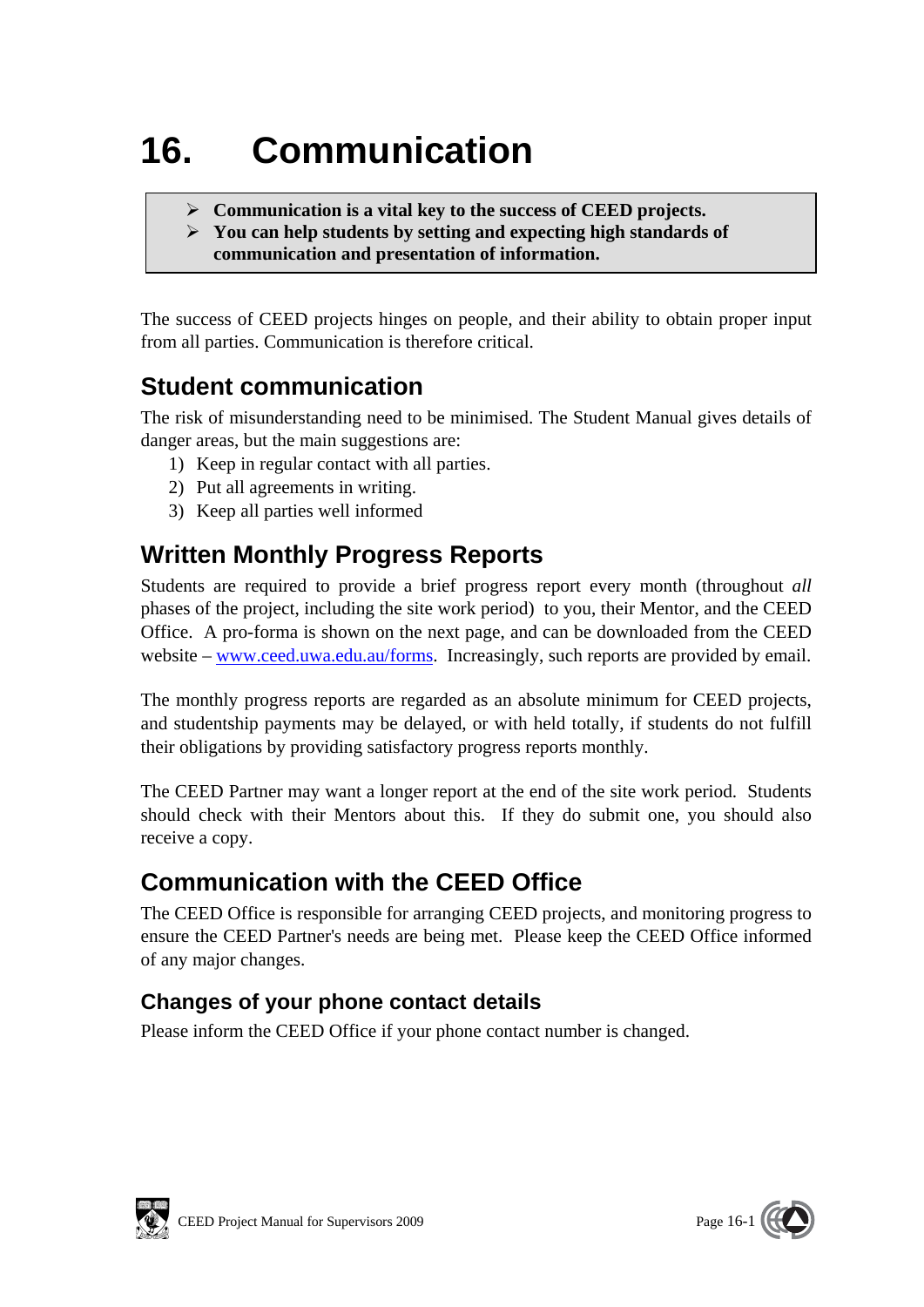

| <b>CEED Office</b>     |  |
|------------------------|--|
| M050                   |  |
| 35 Stirling Highway    |  |
| Crawley WA 6009        |  |
| Phone: +61 8 6488 3130 |  |
| Fax: $+61864887235$    |  |
| Email: CEED@uwa.edu.au |  |



# **CEED Student Monthly Report**

Report by: The Project Ref:

Covering the month of:

Project Title:

Company:

**Progress since previous report:** 

 **Problems and delays encountered:** 

**Expected progress in next month:** 

**Foreseen problems and delays to be encountered:** 

Signed… …………………………………………….. Date………………………... **Copy to:** (4 total) Academic Supervisor / Mentor / CEED Office / Self



CEED Project Manual for Supervisors 2009 Page 16-2

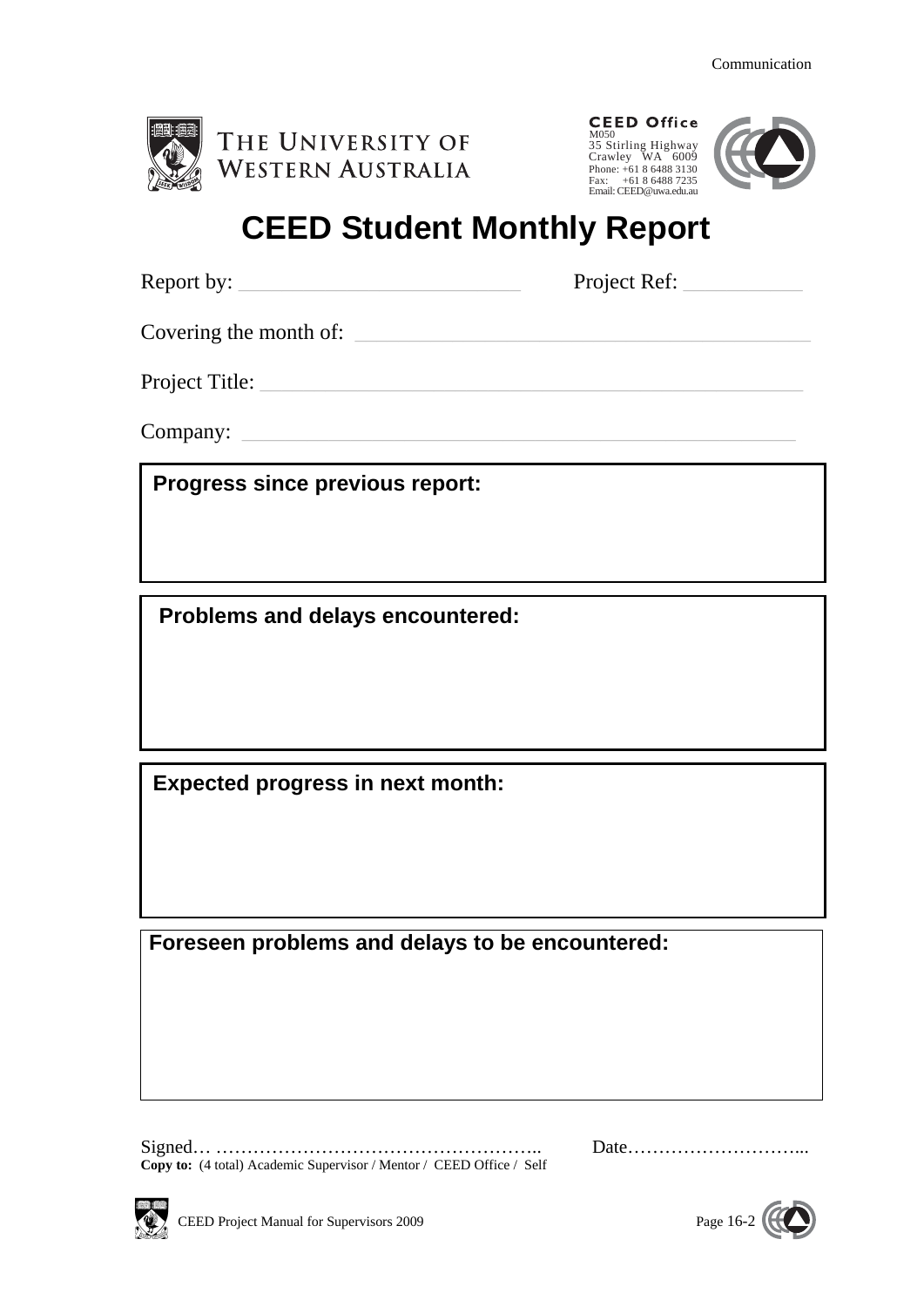# **17. Agreements**

- **Formal agreements with CEED Partners cover all basic aspects of CEED projects as simply as possible.**
- **Confidentiality requirements may be included on some projects.**
- **Intellectual property is sometimes an issue. It can usually be negotiated after the event, but any concerns should be referred to the CEED Office as soon as they arise.**

Contractual documentation for CEED projects has been minimised, but still forms an important part of the working relationship with CEED Partners, covering important issues like liability, indemnity and intellectual property. The university has stringent regulations concerning signing of agreements, so please ensure that all contractual documentation is handled via the CEED Office.

# **Project Agreement**

The university generally signs a Project Agreement with the CEED Partner for each CEED project, though agreements can be arranged to cover a series of CEED projects over several years. Project agreements are arranged by the CEED Office and you do not normally need to be involved except where special confidentiality arrangements are required. If you would like information about the agreement please visit our website at www.ceed.uwa.edu.au.

**Status of students:** CEED students are not employed by the university, nor by the CEED Partner, although both are committing time, effort and other resources to the projects. CEED students are acting as private individuals to perform a particular bit of work. CEED students sign a formal note accepting their projects and acknowledging their primary responsibilities anda "Student Undertaking" which forms part of the Project Agreement negotiated with the CEED Partner.

# **Confidentiality**

Some CEED Partners may require all parties involved in a project to sign an agreement on confidentiality. This may extend to academic Supervisors, and sometimes even to examiners.

Stringent confidentiality arrangements can be important, particularly as regulations regarding patents can be breached unintentionally. *Please keep the CEED Office informed If you hear of such requirements, and make sure all agreements are handled through the CEED Office*.

# **Intellectual property**

Intellectual Property (IP) is not usually a major issue with CEED projects, but is becoming a matter of increasing concern with many CEED Partners. IP could become



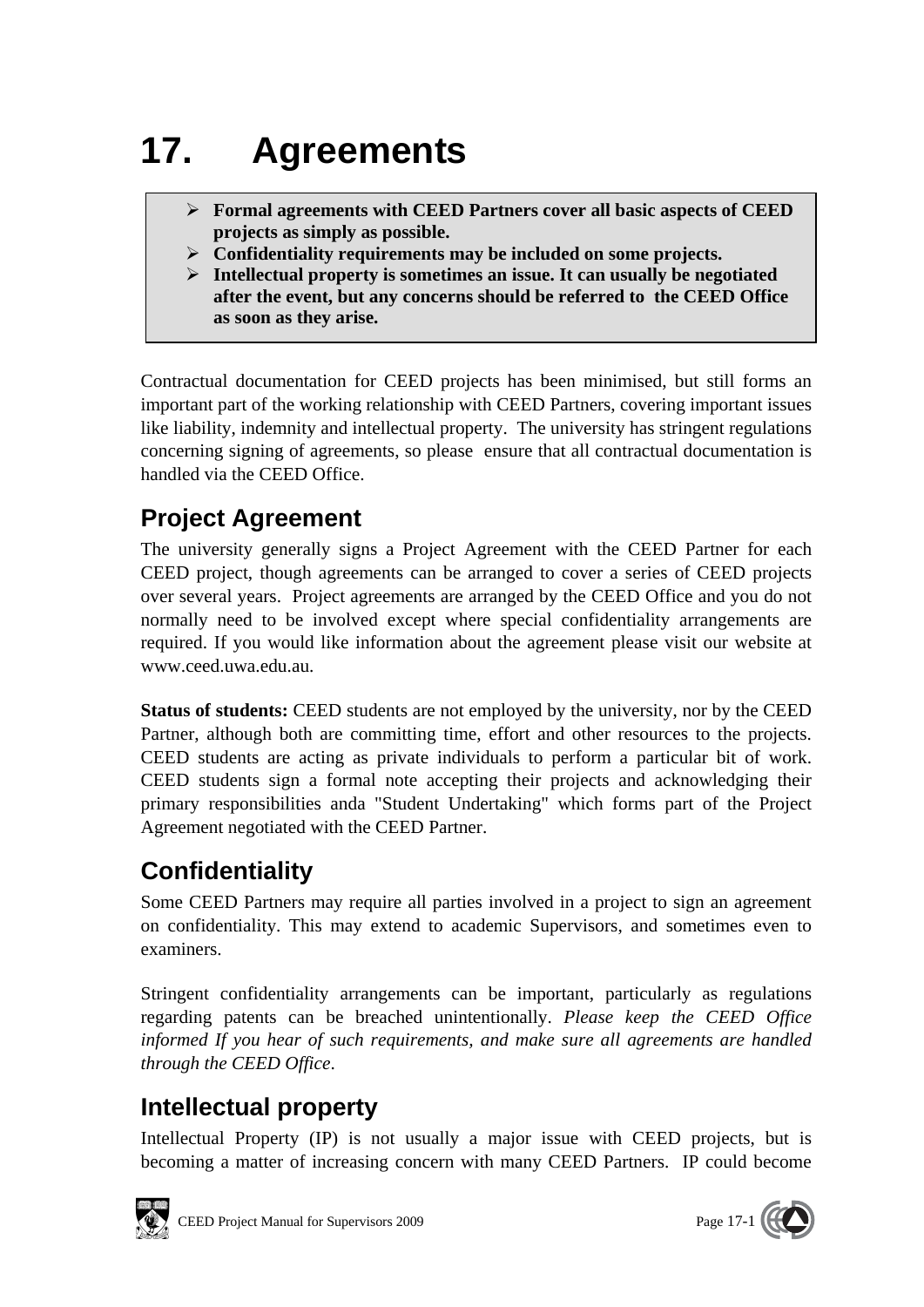very significant if something of major commercial value is developed within the project period. The default approach in the standard CEED agreement is that no party has outright ownership but, if required, the CEED Partner and UWA (the Students are treated as if they were UWA staff) will negotiate later on ownership. It is not normally practical for individual UWA staff members to be involved in this process, though the normal UWA staff conditions apply when UWA receives benefits.

Some CEED Partners are concerned about losing control of their existing IP through possible sharing of the IP arising from project work, or about damage to their commercial negotiating power. CEED therefore offers a standard option whereby Partners may pay a fee surcharge to obtain full ownership of IP produced during the project. In such cases, the normal CEED payments to students and academic supervisors are increased to compensate for the concession. Ownership of "Background IP" is unaffected by the surcharge, so you are not making any concessions in that area.

In some cases, special arrangements may need to be negotiated at the start of the project. If the CEED Partner raises any such concern with you at any time, please refer them immediately to the CEED Office because we will need to involve the university solicitor in all such discussions.

If you have any concerns about IP at any time during (or even after) the project, please contact the CEED Office immediately. Delays simply allow greater complications to develop.



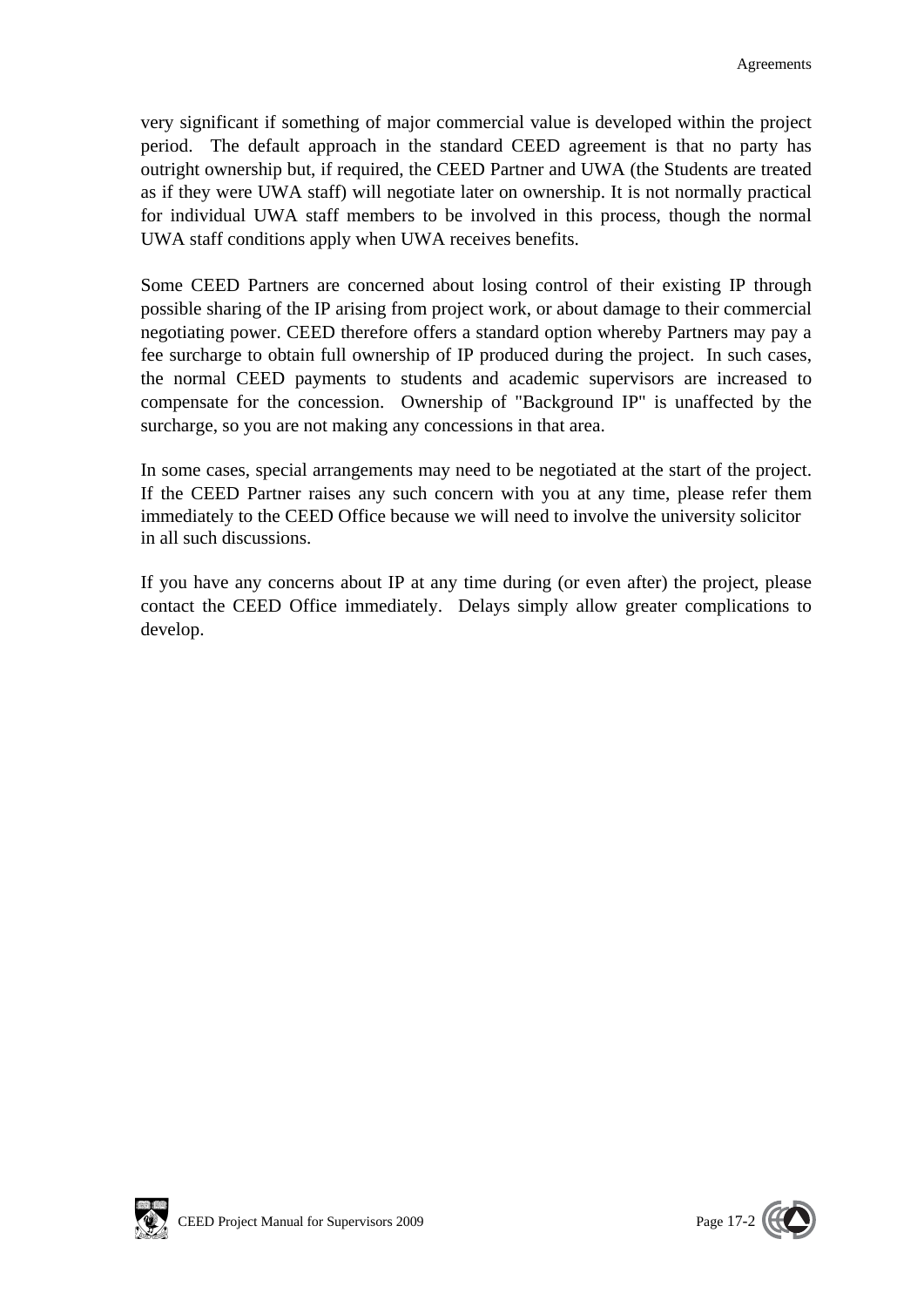# **18. Insurance and Safety on Site**

- **Safety is the concern of all parties at all times.**
- **Responsibility for insurance must be kept unambiguous for all stages of the project.**
- **CEED has insurance mechanisms in place, but you need to know the limitations and what can interfere with them.**

Safety is the concern of all parties, and we all have a duty to ensure activities are conducted with maximum safety. Students generally have little experience of industrial safety and insurance, so your guidance can greatly assist them. Great care needs to be exercised with any advice given, because academic staff are not trained or competent to give proper advice on some issues. If in any doubt, refer students to those who are trained and equipped to advise them.

## **Insurance**

The following information on insurance presents a broad outline only. If any issue depends upon this information, you should refer to the appropriate authorities before acting.

The university indemnifies the CEED Partner against damage arising from negligence of CEED students, including periods when visiting and carrying out project work on site, but this is affected if students become employees of the CEED Partner. Please note that the indemnity does not cover deliberate damage or damage arising from deliberate folly!

If students make any arrangement with the CEED Partner for any period of work on site *with remuneration*, they are effectively employees of the CEED Partner for that extra period and the CEED Partner's workers' compensation insurance should cover them for that period. On occasion, an extended period of project work on site might be negotiated but with the studentship (increased or unchanged) remaining the only payment; in such cases, the student would not be regarded as an employee.

**Important:** Please make sure any period of "employment" is clearly identified in writing so liability for insurance is clear to all parties and disputes are avoided.

The university's insurance of students against personal accident and public liability is limited, and students are advised to consider taking out their own insurance.

## **Safety on site**

The CEED Partner may have a work safety program requiring the students to attend talks on safety matters. The Mentor will make any necessary arrangements, but may need to be asked. Please ensure your students do so. Please impress upon your students that industrial sites often contain unforeseen dangers so, if in any doubt, they should ask someone who is familiar with the environment.



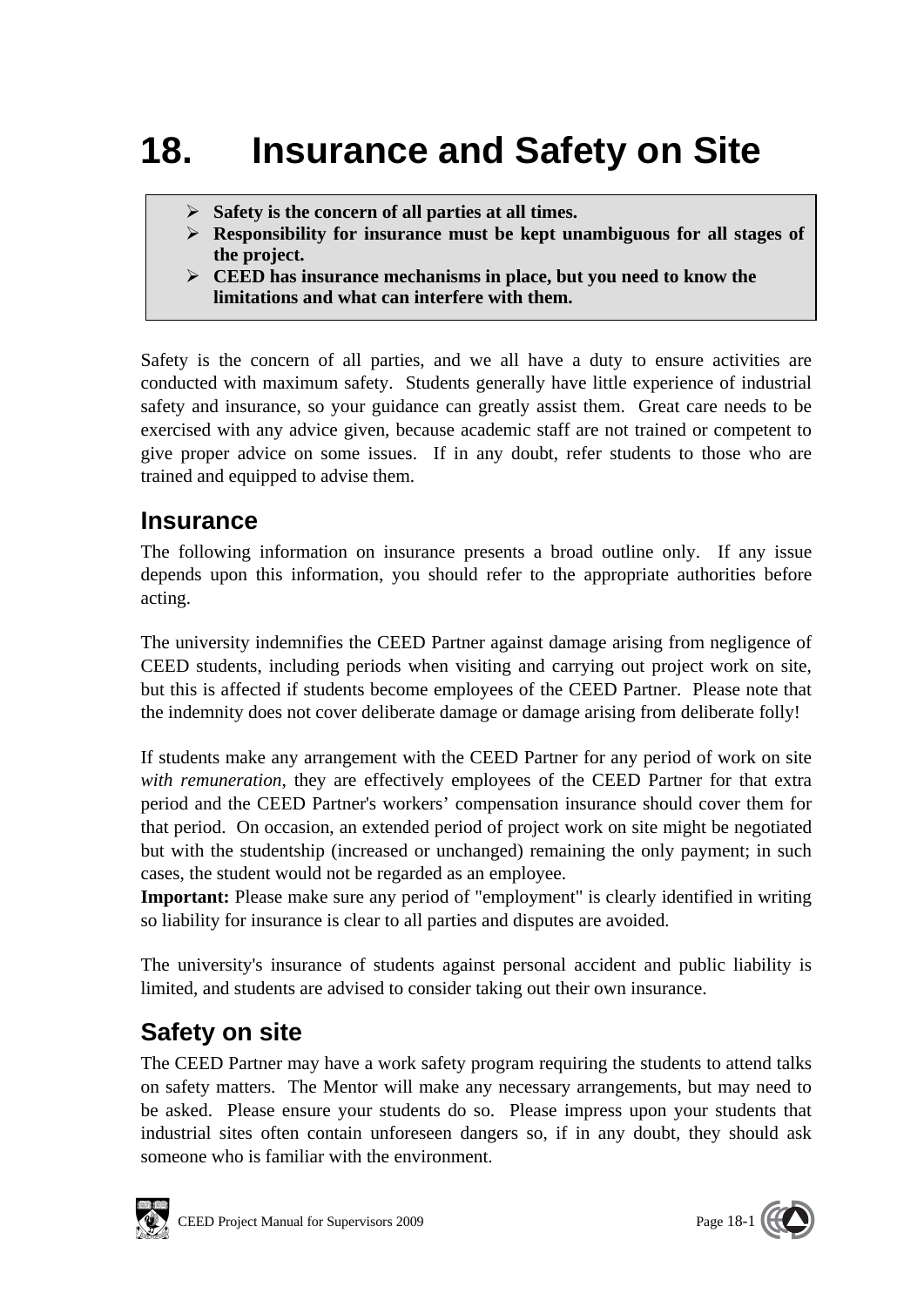# **19. Studentship and Vacation Work**

- **CEED students receive a Studentship, but may work on their projects at site unpaid at some point during their project.**
- **Students with scholarships or cadetships with the CEED Partner are exceptions.**
- **Extended periods on site can also be negotiated by students with or without pay.**

CEED students who have no other special relationship with the CEED Partner generally have a standard arrangement for their Studentship and site work, though some CEED Partners may choose to increase the sum of the Studentship. CEED students with scholarships or cadetships from the CEED Partner usually have different financial arrangements.

## **Studentship**

CEED Partners pays each student a Studentship over the full term of the project. The studentship is funded from the project fee paid by the CEED Partner. Studentship payments are made by the CEED Office in instalments.

For Undergraduate level projects, these are usually:

- 1. shortly after the student starts site work in the summer vacation (students must inform the CEED Office when they start on site) and after the student has handed to the CEED Office a Project Brief signed by all parties;
- 2. once the student has commencement their final year and provided they are up-todate with their all reports, the second payment will be made approximately in the middle of the year of their Final or Honours year;
- 3. in second semester in the Honours year, on completion of the six page CEED seminar paper and provided the student is up-to-date with all reports.

CEED Studentships are conditional upon students' satisfactory performance on their projects (including reporting), and on the understanding that they continue projects to their conclusion. Failure to fulfill their project obligations could lead to loss of, or even require repayment of, their Studentship.

Unless students make specific alternative arrangements with the CEED Office, cheques for Studentships will be sent to the address given to the CEED Office. *It is the students' responsibility to inform the CEED Office of any changes of address*. If you or the students have queries regarding the please contact the CEED Office.

## **Students with a scholarship or cadetship**

Students with a scholarship or cadetship from the CEED Partner usually have in place a mechanism giving even more generous financial support. As a general rule, the